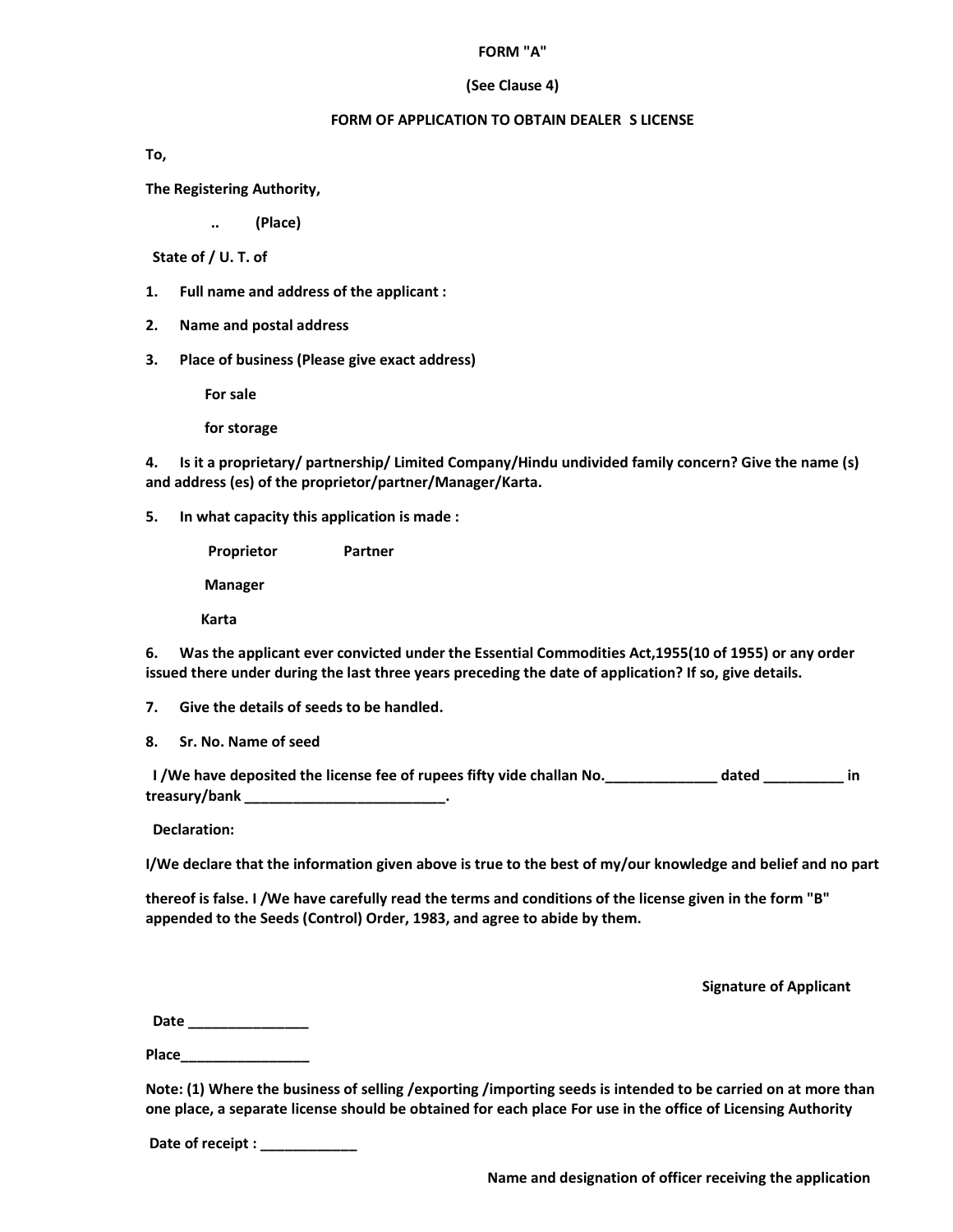# **FORM "C"**

# **(See Clause 7)**

## **Application for renewal of license to carry on the business of a dealer in seeds**

**To,** 

**The Licensing Authority** 

**\_\_\_\_\_\_\_\_\_\_\_\_\_\_ (Place)** 

**State of /U. T. of \_\_\_\_\_\_\_** 

|                     |                                                         |                      | I/We hereby apply for renewal of the License to carry on the business of dealer in seeds under the name and |
|---------------------|---------------------------------------------------------|----------------------|-------------------------------------------------------------------------------------------------------------|
| style of Shri./M/s. |                                                         |                      | . The license, desired to be renewed,                                                                       |
|                     | was granted by the Licensing Authority for the State of | and allotted License |                                                                                                             |
| No.                 | on the                                                  | day of               | 19                                                                                                          |

**Signature of Applicant (s)** 

**Full name and address of the applicant (s) :\_\_\_\_\_\_\_\_\_\_\_\_\_\_\_\_\_\_\_** 

**Date and Place:** 

| <b>Certified that the License bearing No.</b>                                                     | granted on to carry on the business of a dealer in |
|---------------------------------------------------------------------------------------------------|----------------------------------------------------|
| seeds at the premises situated                                                                    | is hereby renewed up to                            |
| unless previously cancelled or suspended under the provisions of the Seeds (Control) Order, 1983. |                                                    |

**Date: \_\_\_\_\_\_\_\_\_\_\_\_** 

**Renewal No.\_\_\_\_\_\_\_\_\_\_\_\_\_** 

**Seal:** 

**Licensing Authority** 

**State of \_\_\_\_\_\_\_\_\_\_\_\_\_\_\_\_\_**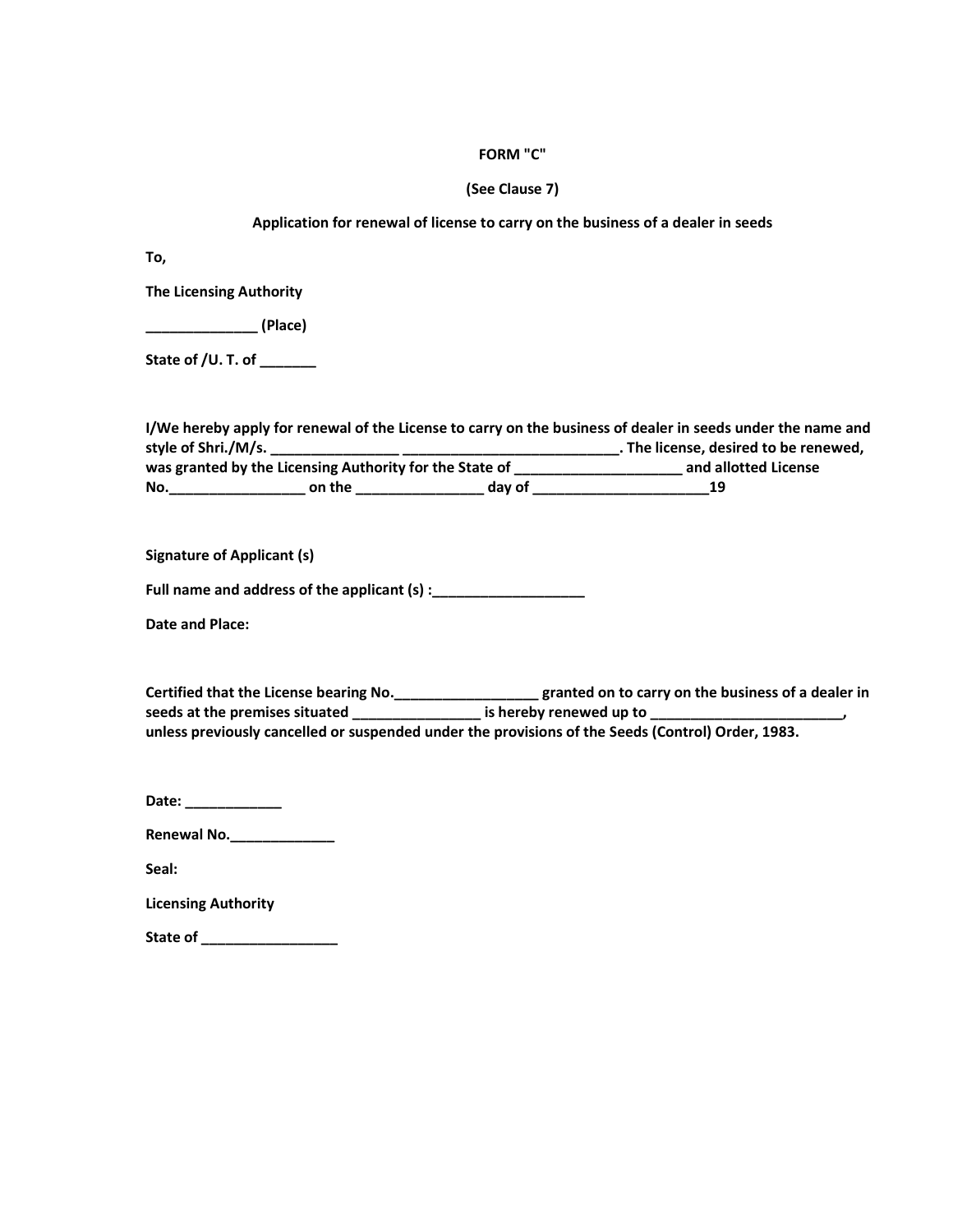### **FORM V**

# **APPLICATION FOR THE GRANT OF LICENSE TO MANUFACTURE INSECTICIDES**  [See rule 9]

- 1. Name, address and e-mail address of the applicant:
- 2. Address of the manufacturing premises:
- 3. Particulars of the fee deposited:
- 4. (a) Name of the insecticide and its registration number:
	- (enclose copy of certificate of registration of the insecticide duly certified by the applicant)
	- (b) Whether the registration is provisional or regular:
		- (indicate date of validity in case of provisional registration)
	- (c ) Details of full time expert staff engaged in the manufacture and testing of the insecticide in the above unit:

| Sl.No. | Name and designation | Qualification | <b>Experience</b> |
|--------|----------------------|---------------|-------------------|
|        |                      |               |                   |
|        |                      |               |                   |
|        |                      |               |                   |

 (d) Whether details of facilities for manufacture of the insecticide, including infrastructure and those mentioned in Chapter VIII of the Insecticides Rules, 1971, have been provided:

(Enclose complete details in a separate sheet duly signed by the applicant)

### **Signature of the applicant**

# **VERIFICATION**

I s/d/o s/d/o do hereby solemnly verify that the information given in the application and the annexures and statements accompanying it is correct and complete to the best of my knowledge and belief and that nothing has been concealed. I clearly understand that this license is liable to be cancelled, if any information, or part thereof, is found to be wrong, fake or false at any stage or any condition of license is violated.

 I declare that we have adequate space and facilities to stock insecticides, manufactured by us so as to maintain their quality on shelf and shall not supply to any distributor or dealer or person who does not have adequate space and facilities to stock them so as to maintain their quality on shelf under every circumstances.

I further declare that I am making this application in my capacity as and that I am competent to make this application and verify it by virtue of \_\_\_\_\_\_\_\_\_\_\_\_\_\_ a photo/attested copy of which is enclosed herewith.

Place: Date:

**Signature with seal**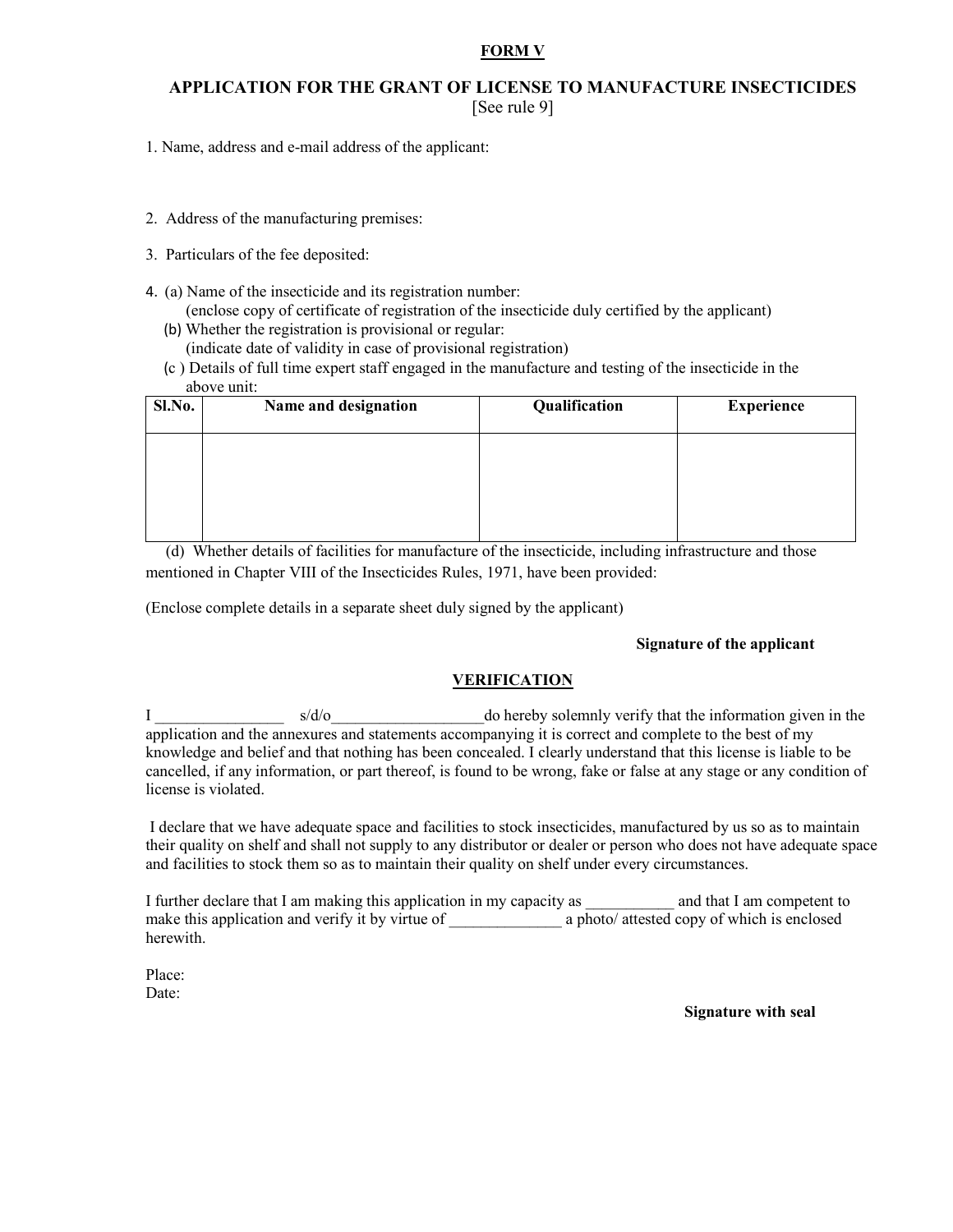# **FORM VI** (Letterhead of the Licensing Officer) **LICENCE TO MANUFACTURE INSECTICIDES**

[See sub-rule (3) of rule 9]

1. License Number

License to manufacture the following insecticide(s) on the premises situated at

|         |                                |                        |                             | (Complete)          |  |  |  |
|---------|--------------------------------|------------------------|-----------------------------|---------------------|--|--|--|
|         | address alongwith PIN Code)    |                        |                             |                     |  |  |  |
|         | is granted to M/s              |                        |                             |                     |  |  |  |
|         | specified hereunder:-          |                        |                             |                     |  |  |  |
| Sl. No. | Particulars of the insecticide | Registration<br>Number | Date of grant of<br>licence | Validity of licence |  |  |  |
|         |                                |                        |                             |                     |  |  |  |

- 2. The insecticide(s) shall be manufactured under the direction and supervision of the following expert staff: Name of insecticides and name(s) and designation of the expert staff :
- 3. The licence is subject to such conditions as may be specified in the rules for the time being in force under the Insecticide Act, 1968 as well as the conditions stated below.

Signature of the Licensing Officer

Seal and the seal of the seal of the seal of the seal of the seal of the seal of the seal of the seal of the seal of the seal of the seal of the seal of the seal of the seal of the seal of the seal of the seal of the seal

### **CONDITIONS**

- 1. This licence shall be kept in the premises for which the licence is being issued and shall be produced for inspection as and when required by an Insecticide Inspector, licensing officer or any other officer authorised by the Government in this regard.
- 2. Any change in the name of the expert staff, named in the licence, shall forthwith be reported to the licensing officer.
- 3. The licensee shall scrupulously comply with each and every condition of registration of the insecticide, failing which the licence of the insecticide is liable to be cancelled.
- 4. The licensee shall comply with the provisions of the Insecticides Act, 1968, and the rules made thereunder for the time being in force.
- 5. The licence also authorises the storage and stocking of insecticide(s) manufactured at the licensed premises, in the factory premises for sale by way of wholesale dealing by the licensee.
- 6. The licensee shall obtain ISI Mark Certificate from Bureau of Indian Standard within three months of the commencement of the manufacture.
- 7. No insecticides shall be sold or distributed without ISI Mark certification.
- 8. Any other condition(s) may be specified by the licensing officer.

Signature of the licensing officer

Seal Seal and the Seal of the Seal of the Seal of the Seal of the Seal of the Seal of the Seal of the Seal of the Seal of the Seal of the Seal of the Seal of the Seal of the Seal of the Seal of the Seal of the Seal of the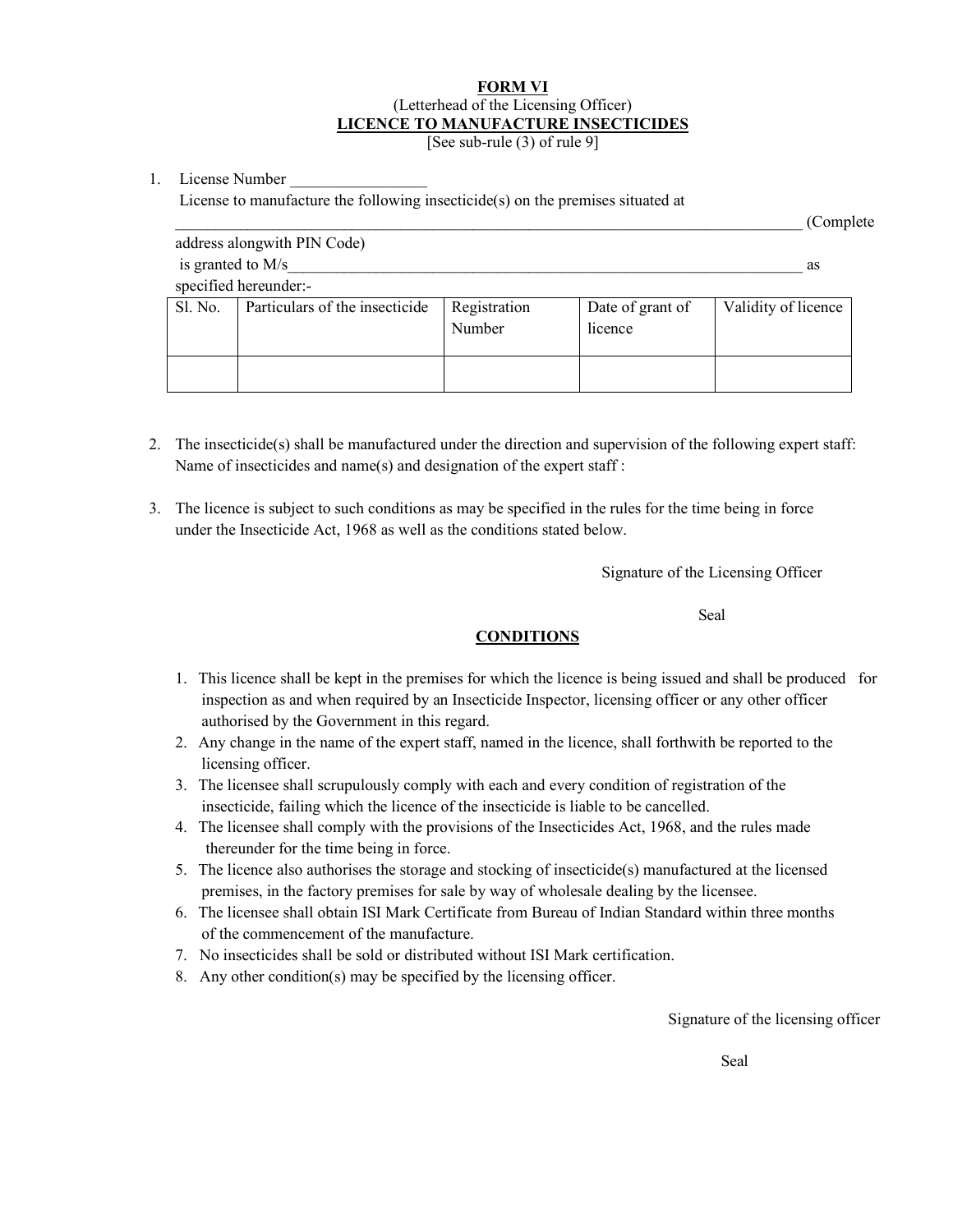### **FORM-VII**

# **APPLICATION FOR THE GRANT/RENEWAL OF LICENCE TO SELL, STOCK OR EXHIBIT FOR SALE OR DISTRIBUTE INSECTICIDES, APPLICATION FOR GRANT/RENEWAL OF LICENCE TO STOCK AND USE OF INSECTICIDES FOR COMMERCIAL PEST CONTROL OPERATIONS**

[See sub-rules (1) and (3A) of rule 10]

Photo of applicant

To

The Licencing Authority,

 $\mathcal{L}=\{L_1,L_2,\ldots,L_{n-1},\ldots,L_{n-1},\ldots,L_{n-1},\ldots,L_{n-1},\ldots,L_{n-1},\ldots,L_{n-1},\ldots,L_{n-1},\ldots,L_{n-1},\ldots,L_{n-1},\ldots,L_{n-1},\ldots,L_{n-1},\ldots,L_{n-1},\ldots,L_{n-1},\ldots,L_{n-1},\ldots,L_{n-1},\ldots,L_{n-1},\ldots,L_{n-1},\ldots,L_{n-1},\ldots,L_{n-1},\ldots,L_{n-1},\ldots,L_{n-1},\ldots,L_{n-1},\ldots,L_{n-1$ 

 $\overline{\phantom{a}}$  , and the set of the set of the set of the set of the set of the set of the set of the set of the set of the set of the set of the set of the set of the set of the set of the set of the set of the set of the s

**1.** Name, address and e-mail address of the applicant:

- **2**. Whether the application is for
- (a) Grant of licence to sell/stock/exhibit for sale/distribution of insecticides:
- (b) Grant/renewal of licence for commercial pest control operations
- (c) or both:
- **3.** Qualification of the applicant/ the technical personnel under employment of the applicant: (minimum qualification shall be a graduate with degree in Agriculture or Science with Chemistry/Zoology/Botany/Biotechnology/Life Sciences.:
- **4.** Training
- (a) Name of the training/course:
- (b) Duration of training course:
- (c) Certificate awarded, if any:

(Enclose supporting documents)

- **5.** In case of application for commercial pest control operations,
- (a) address of registered, zonal and branch offices:
- (b) address of the premises for which the license is applied for:
- (c) whether approval of technical expertise obtained: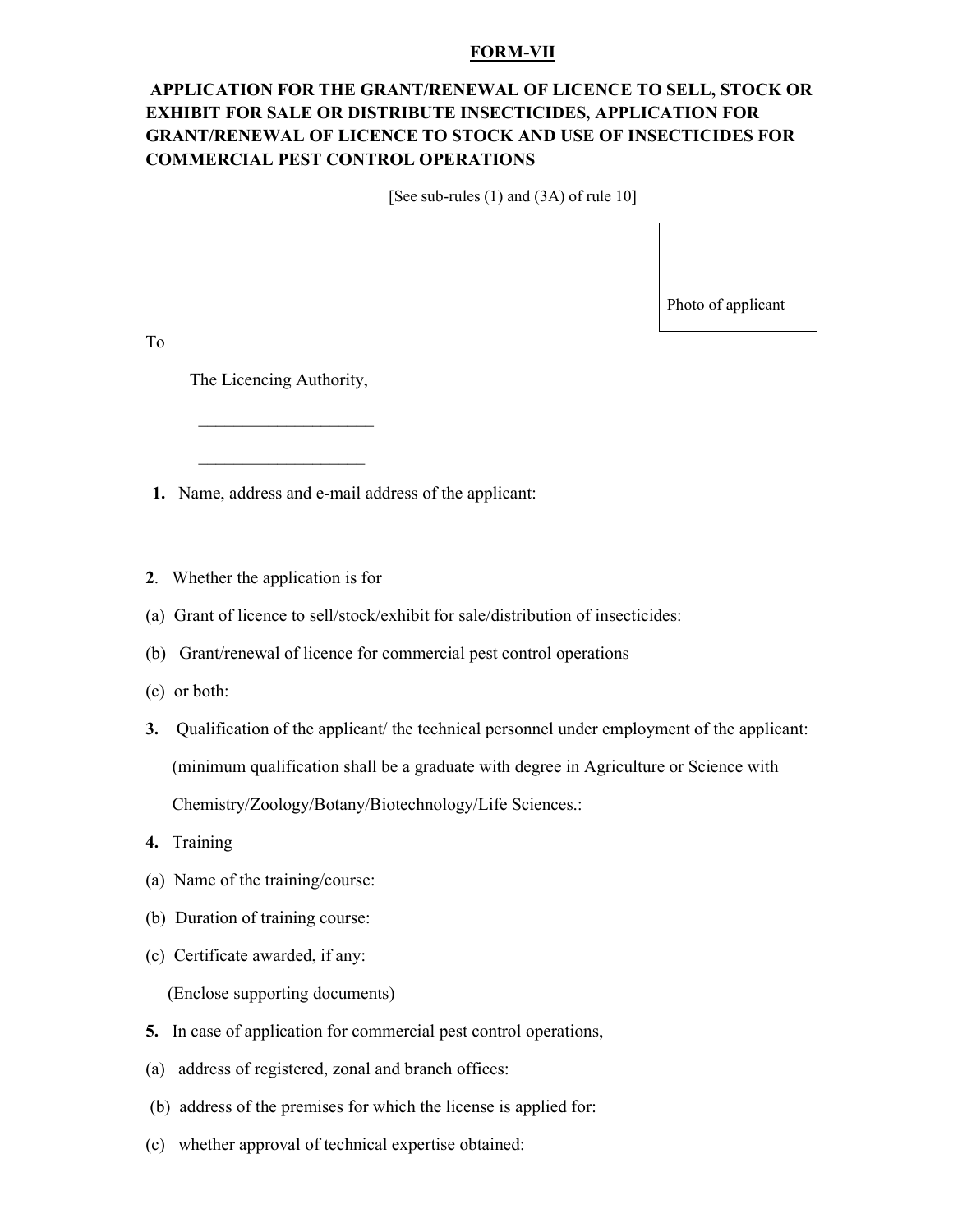- (d) if yes, state reference number of approval, its date and validity:
- (e) name of restricted insecticides for which approved:
- (f) name of the responsible technical person:
- (g) whether any quantity of restricted insecticide in possession as on date of application:
- (h) if yes, particulars and respective quantity of each in possession:
- (i) details of safety equipment, antidotes and all other essential facilities:

(Enclose supporting documents)

**6.** Name of the insecticide(s) and its/their manufacturer/importer which the applicant intends to deal in and status of the principal(s) certificate:

| Sl. No. | Particulars of insecticide | Name of the  | Registration | Detailed            |
|---------|----------------------------|--------------|--------------|---------------------|
|         |                            | manufacturer | number       | principal           |
|         |                            |              |              | certificate         |
|         |                            |              |              | number./date of     |
|         |                            |              |              | $\,$ issue/validity |
|         |                            |              |              |                     |
|         |                            |              |              |                     |
|         |                            |              |              |                     |
|         |                            |              |              |                     |
|         |                            |              |              |                     |
|         |                            |              |              |                     |
|         |                            |              |              |                     |
|         |                            |              |              |                     |
|         |                            |              |              |                     |
|         |                            |              |              |                     |
|         |                            |              |              |                     |
|         |                            |              |              |                     |
|         |                            |              |              |                     |
|         |                            |              |              |                     |
|         |                            |              |              |                     |
|         |                            |              |              |                     |
|         |                            |              |              |                     |

**7.** Complete address (including name of the lane, PIN Code, etc.) of the premises, where the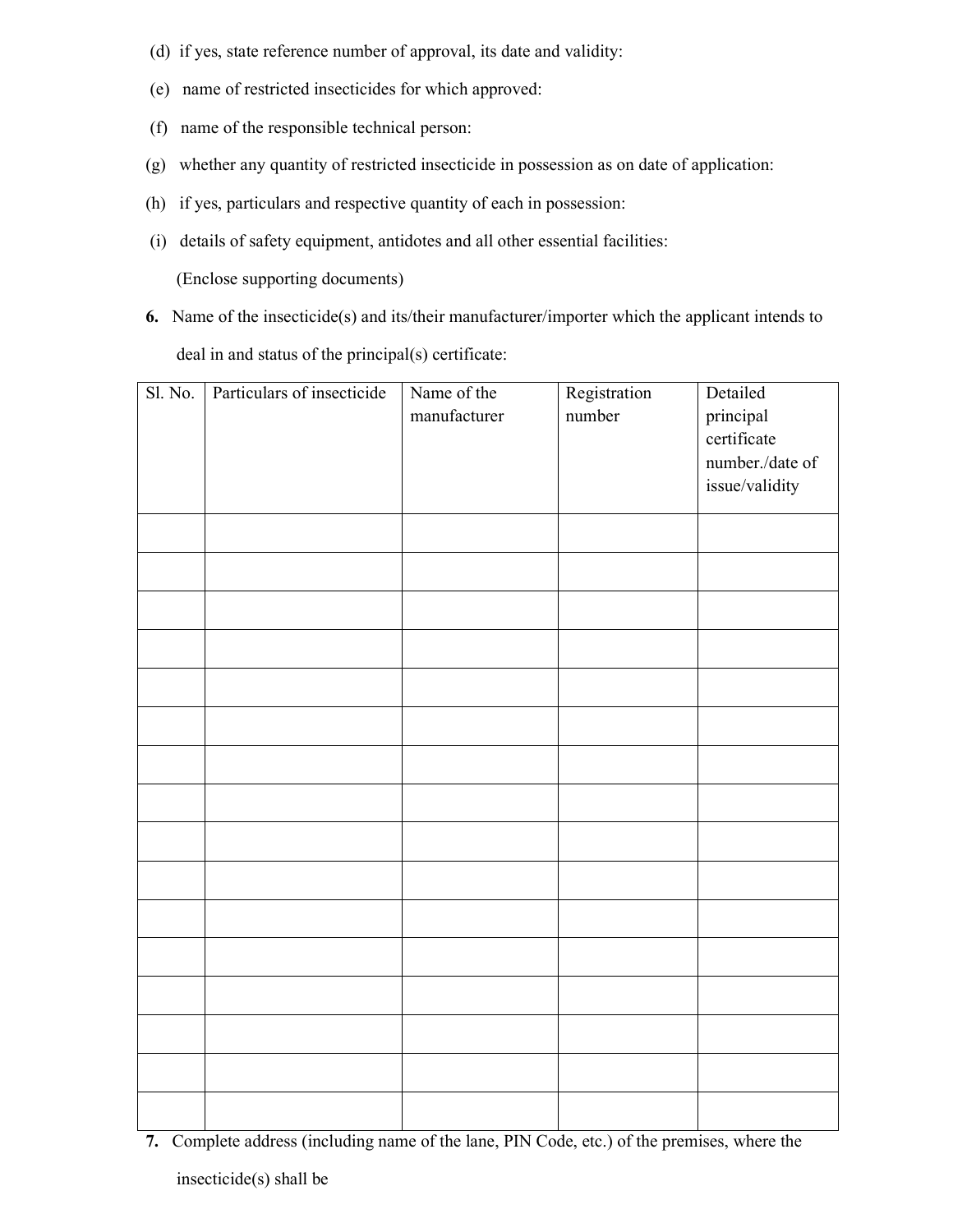- (a) stored/stocked:
- (b) sold or exhibited for sale or issued for use in case of commercial pest control operations:
- (c) whether any of the above premises is situated in residential area:
- (d) whether food articles are also stored in any of the above premises:
- **8.** Full particulars of licence(s), if issued in the name of the applicant by any other state in the area of their jurisdiction:
- **9.** In case of renewal, please state licence number and date of grant:
- **10.** Particulars of the application fee paid by the applicant:
- (a) Treasury challan/Demand Draft or Pay Order number, date and amount:
- (b) Sub-Treasury, in case of treasury challan:

Any other relevant information:

# **Signature of the applicant**

# **Declaration**

 I/we declare that the information given above is correct and true to my/our knowledge and belief, and nothing therein is false or withheld. I clearly understand that if any information is found to be wrong, false or fake or if any information is found to be withheld or any condition of the licence is violated, the licence issued to me is liable to be cancelled.

I also declare that I shall not take possession of any stock without satisfying myself with the quality thereof.

 I undertake that we shall forthwith inform any change in the responsible technical person (in case of applications for commercial pest control operations) to the licensing officer.

I further declare that I shall abide by the conditions laid down in the license and failure to do so shall render the license liable to cancellation.

Place:

# Date: **Signature of the applicant**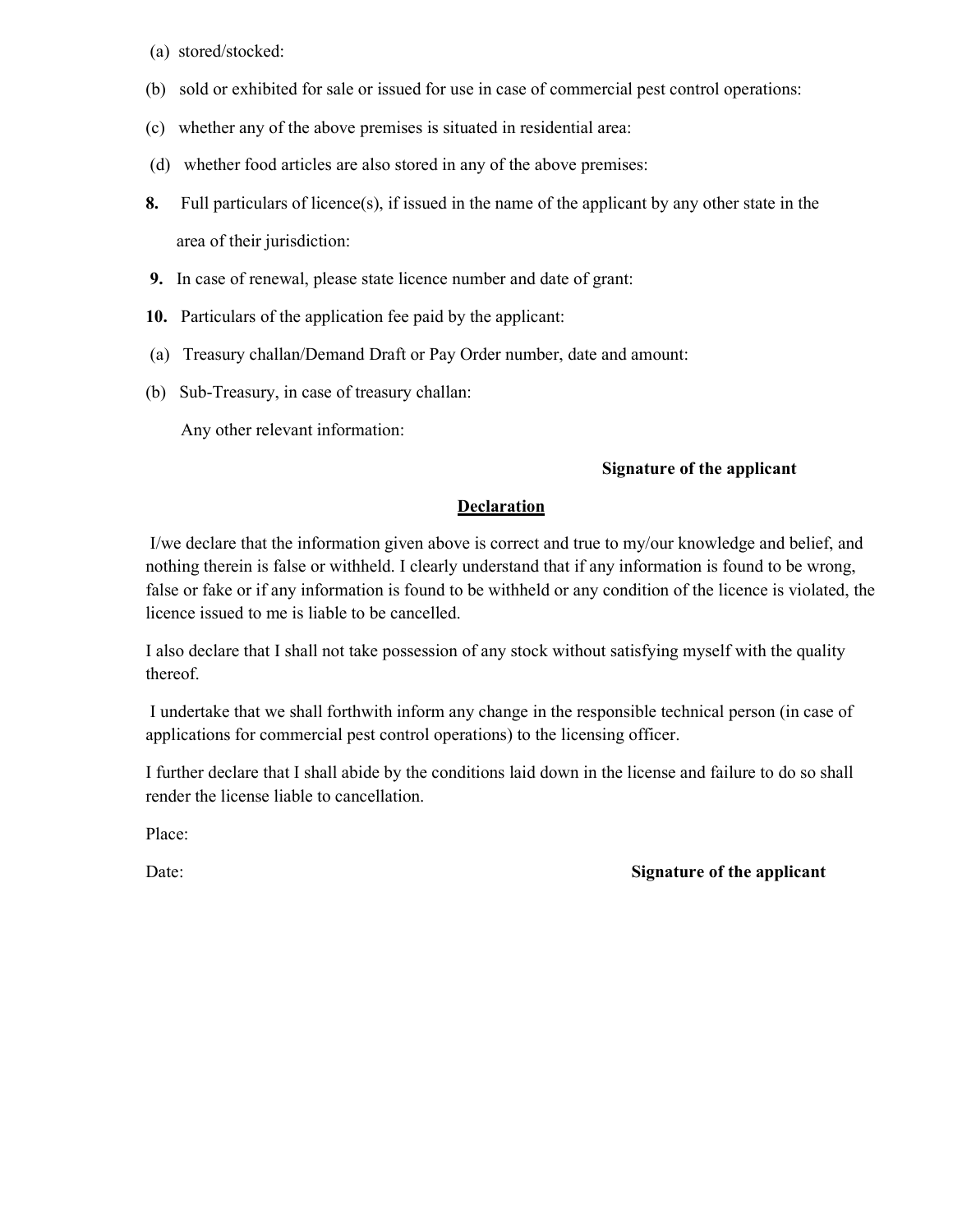# **FORM VIII**

# **LICENCE TO SELL, STOCK OR EXHIBIT FOR SALE OR DISTRIBUTE INSECTICIDES, INCLUDING STOCK AND USE OF INSECTICIDES FOR COMMERCIAL PEST CONTROL OPERATIONS**

[See sub-rules (3A) and (4) of rule 10]

#### License number

License to sell, stock or exhibit for sale or distribute by retail the following insecticide(s) or carrying out commercial pest control operations on the premises situated at

\_\_\_\_\_\_\_\_\_\_\_\_\_\_\_\_\_\_\_\_\_\_\_\_\_\_\_\_\_\_\_\_\_\_\_\_\_\_\_\_\_\_\_\_\_\_\_\_\_\_\_\_\_\_\_\_\_\_\_\_\_\_\_\_\_\_\_\_\_\_\_\_\_\_\_\_\_\_

(Complete address along with PIN Code) is granted to

 $M/s$ 

as specified hereunder:-

| Sl.<br>No. | Particulars of the insecticide | Registration number | Date of grant of<br>license |
|------------|--------------------------------|---------------------|-----------------------------|
|            |                                |                     |                             |
|            |                                |                     |                             |

**2.** The license is subject to the provisions of the Insecticides Act, 1968 and the rules made thereunder for the time being in force as well as the conditions specified below. Place: Date:

# **Signature of the licensing officer Seal**

### **Conditions**

Conditions:

1. The licence shall be displayed in a conspicuous place in the premises.

2. No insecticide shall be sold or exhibited for sale or distributed or issued for use in commercial pest control operations except in packages approved by the Registration Committee from time to time.

 3. If the licensee wants to sell, stock or exhibit for sale or distribute or use for commercial pest control operations any additional insecticide during the validity of the licence, he may apply to the licensing officer for issuance of licence for each such insecticide on payment of the prescribed fee.

 4. An application for the renewal of the licence for pest control operation shall be made as laid down in sub-rule (3A) of rule 10 of the Insecticides Rules, 1971.

5. Any other condition(s) – may be specified by the Licensing Officer.

### **Signature of the licensing officer**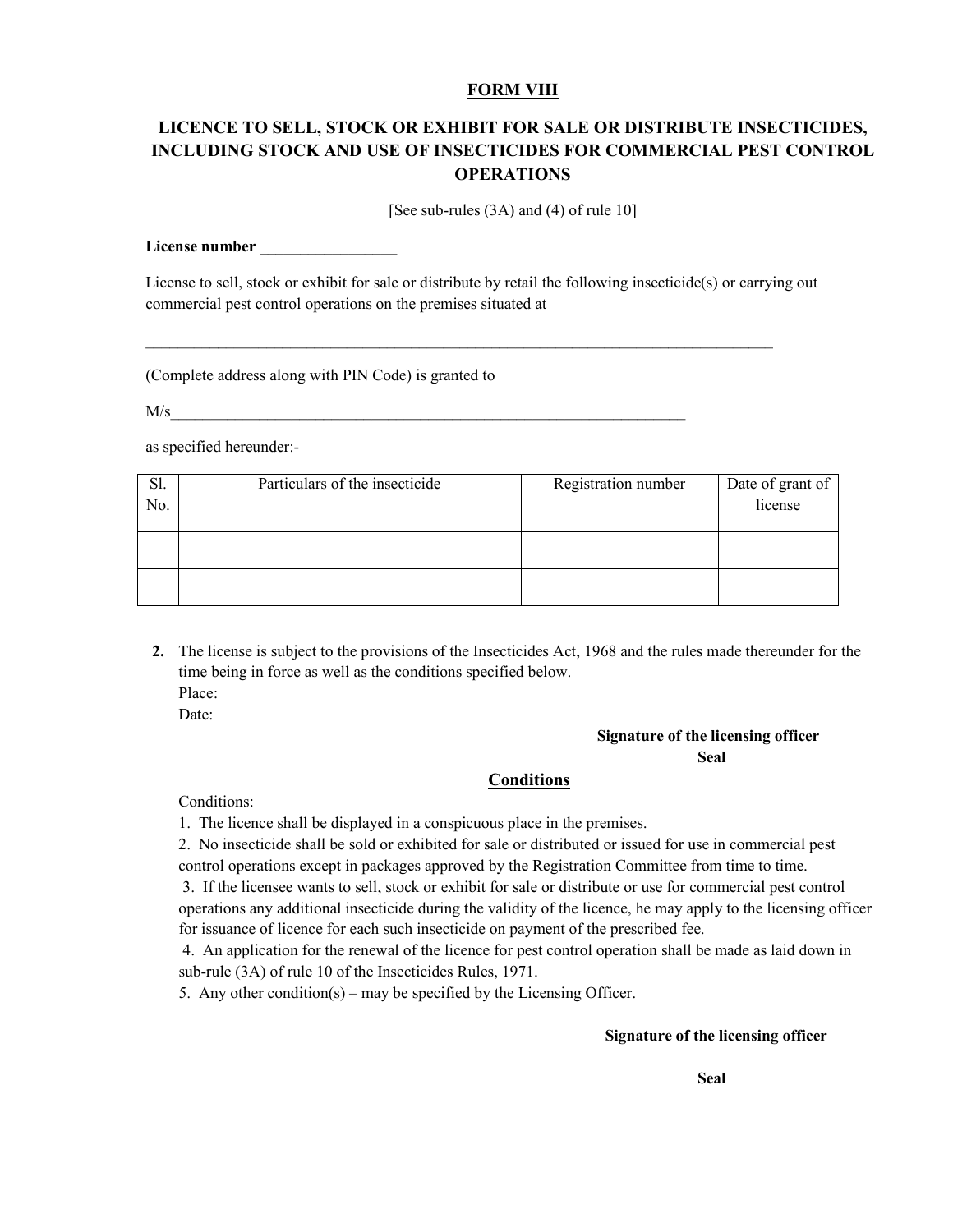### **FORM IX** Letterhead of the Manufacturer **PRINCIPAL CERTIFICATE**  [See clause (i) of sub-rule (4A) of rule 10]

No. 2002 Date:

We manufacture the following insecticide(s) as per the details given below:

| Sl. | Name of the      | Address of    | Licence | Date of issue | Valid upto | Name and      |
|-----|------------------|---------------|---------|---------------|------------|---------------|
| No. | insecticide      | the           | number  |               |            | address of    |
|     | (Mention trade   | manufacturing |         |               |            | the licensing |
|     | name, if any, in | premises      |         |               |            | authority     |
|     | parenthesis)     |               |         |               |            |               |
|     |                  |               |         |               |            |               |
|     |                  |               |         |               | O          |               |
|     |                  |               |         |               |            |               |

2. We hereby authorise M/s  $\blacksquare$  to sell, stock or

exhibit for sale or distribute following insecticides, manufactured by us, in wholesale or retail in the Taluka/District/State as detailed below:

| Sl.<br>No. | Common name of insecticide<br>(Mention trade name, if any,<br>in parenthesis) | Registration<br>number and date of<br>1ssue | Manufacturing<br>License number<br>and date of issue | Name of Taluka<br>and District |
|------------|-------------------------------------------------------------------------------|---------------------------------------------|------------------------------------------------------|--------------------------------|
|            |                                                                               |                                             |                                                      |                                |

**3.** The above mentioned dealer shall obtain the above-detailed insecticides (a) directly from us:

(b) from the following distributor(s):

| Sl. | Name of distributor(s) | Complete       | License         | Date of         | Complete        |
|-----|------------------------|----------------|-----------------|-----------------|-----------------|
| No. |                        | address of the | number and      | validity of the | address of the  |
|     |                        | distributor(s) | date for        | licence         | premises,       |
|     |                        |                | distribution of |                 | where the       |
|     |                        |                | above           |                 | distributor(s)  |
|     |                        |                | insecticides    |                 | is/are stocking |
|     |                        |                |                 |                 | insecticides    |
|     |                        |                |                 |                 |                 |
|     |                        |                |                 |                 |                 |
|     |                        |                |                 |                 |                 |

- **4.** The Dealer to whom this principal certificate has been issued shall procure above-detailed insecticides from the above mentioned distributor. In the event of procuring these insecticides from any other distributor, this certificate shall become null and void.
- **5.** Before issuing this certificate, we certify that we have inspected and ensured that the above mentioned distributors and dealers have adequate space and facilities to stock above-detailed insecticides so as to maintain their quality on shelf and have obtained an undertaking to the effect that the insecticide(s) shall be stocked accordingly to maintain their quality on shelf under every circumstances.
- **6.** This certificate has been issued to enable the distributor/dealer obtain licence to sell, stock or exhibit for sale or distribute the above-detailed insecticides, including those for stocking and use for commercial pest control operations, and is valid upto \_\_\_\_\_\_\_\_\_\_\_. (Date of validity)

Date:

 Place: Signature with company's seal and the seal of the seal and the seal and the seal of the seal and the seal of the seal

To,

Name and address of distributor/dealer.

Copy for information to:  $(i)$  the licensing officer,

(ii) M/s (the distributor and his address), if the insecticides are to be supplied through distributors)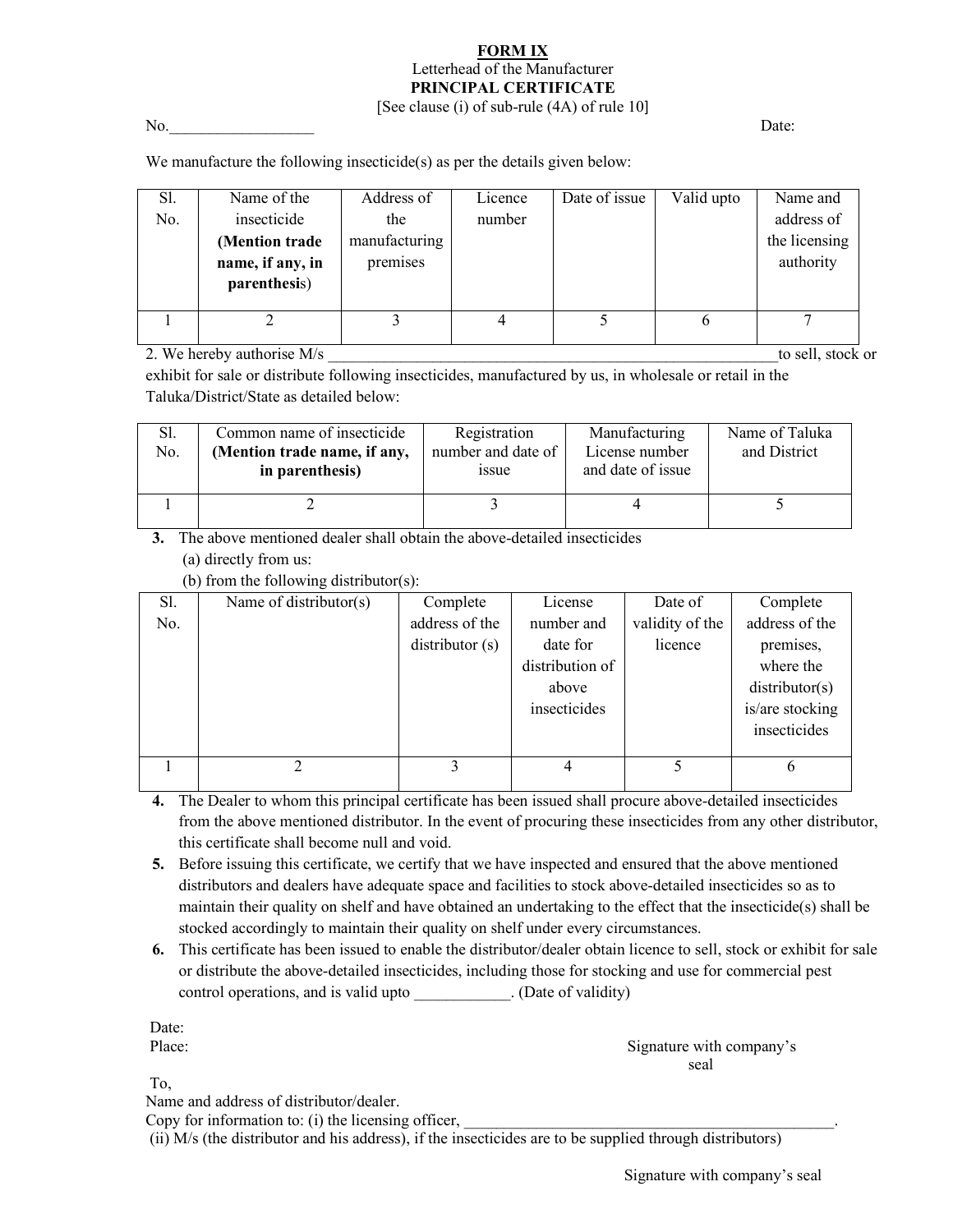# **Form-X**

# **Self Certification by the Manufacturers/Dealers/retailers regarding stocks of insecticides**

[See sub-rule (7) of rule 10]

 I, -----------------------------------------------------------------------------------------------------, son/daughter of ----------- --------------------------------------------------------------------------------- licensed to have a manufacturing/ distribution/ retailing unit at --------------------------------------------------------------------------------------------- hereby certify that I have maintained all the registers in the format prescribed in the Insecticides Rules, 1971 under my signatures.

 The registers are kept under my secured custody and are open to scrutiny anytime by the Insecticide Inspector, licensing officer or any other officer authorised by the Central or the State Government in this behalf.

Place:

Date: Signature of the In-charge with seal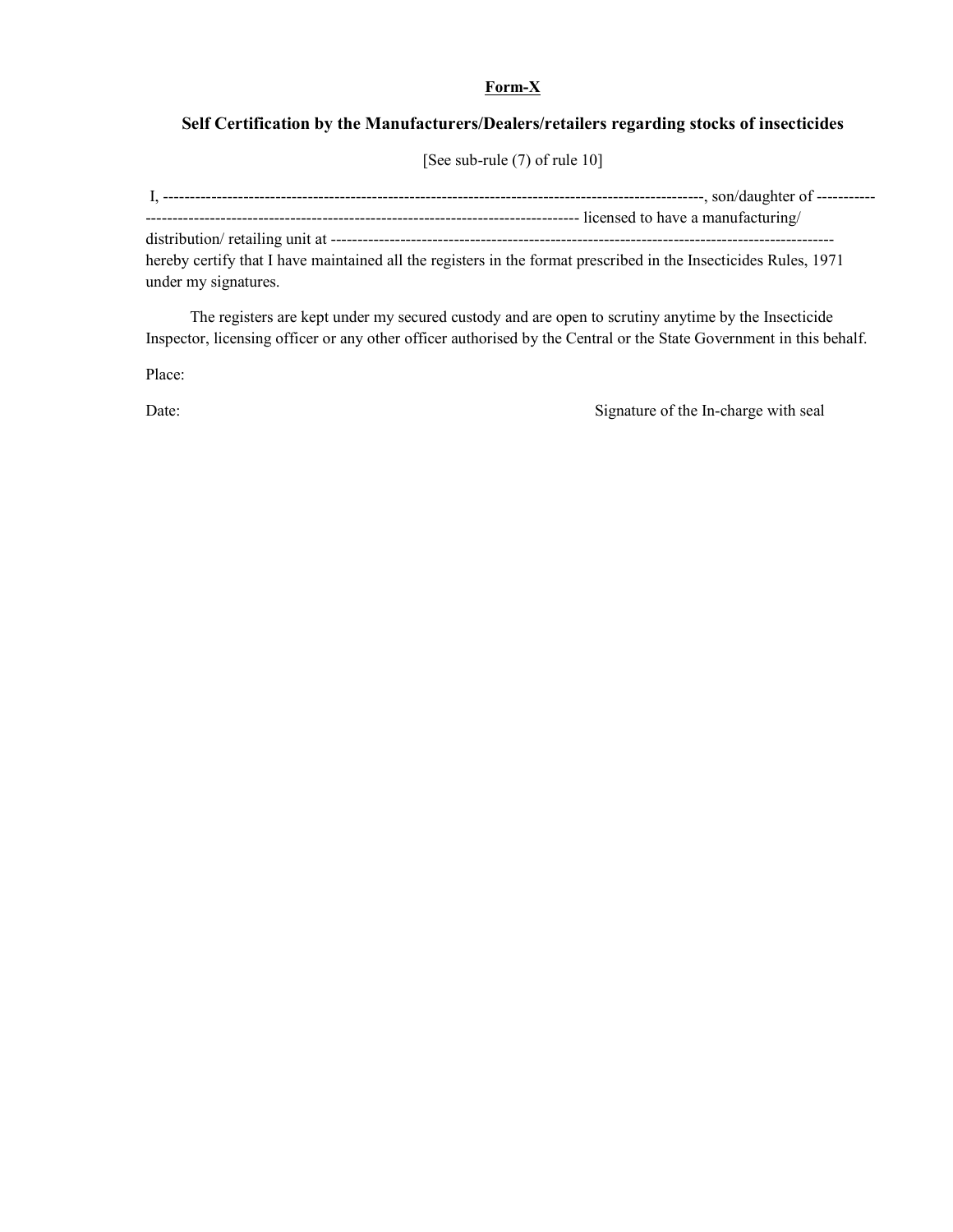# **FORM XI**

# **REGISTER OF DATE EXPIRED PESTICIDES**

[See sub-rules (a) and (b) of rule 10A]

| <sub>S1</sub><br>N<br>0. | Name of<br>insecticide<br>(i f)<br>formulatio<br>n, details<br>thereof) | Batch<br>numbe<br>$\mathbf{r}$ | Date of<br>manufa<br>cture | Date of<br>expiry | Name of<br>manufacture<br>$\mathbf{r}$ | <b>Stocks</b><br>received<br>from and<br>the<br>quantity<br>received<br>(give)<br>unit<br>details) | Invoice<br>numbe<br>r and<br>date<br>vide<br>which<br>receive<br>d | Quantit<br>y sold<br>(give<br>unit<br>details) | Quantit<br>y<br>balance<br>(Give)<br>unit<br>details) | How was<br>the<br>balance<br>quantity<br>disposed<br>of? |
|--------------------------|-------------------------------------------------------------------------|--------------------------------|----------------------------|-------------------|----------------------------------------|----------------------------------------------------------------------------------------------------|--------------------------------------------------------------------|------------------------------------------------|-------------------------------------------------------|----------------------------------------------------------|
|                          | $\mathcal{P}$                                                           | 3                              | 4                          | 5                 | 6                                      | 7                                                                                                  | 8                                                                  | 9                                              | 10                                                    | 11                                                       |

# Signature of the dealer

with date and seal

Verified with the record and found that the above information is correct.

Place:

Date

Signature of the Insecticide Inspector (seal)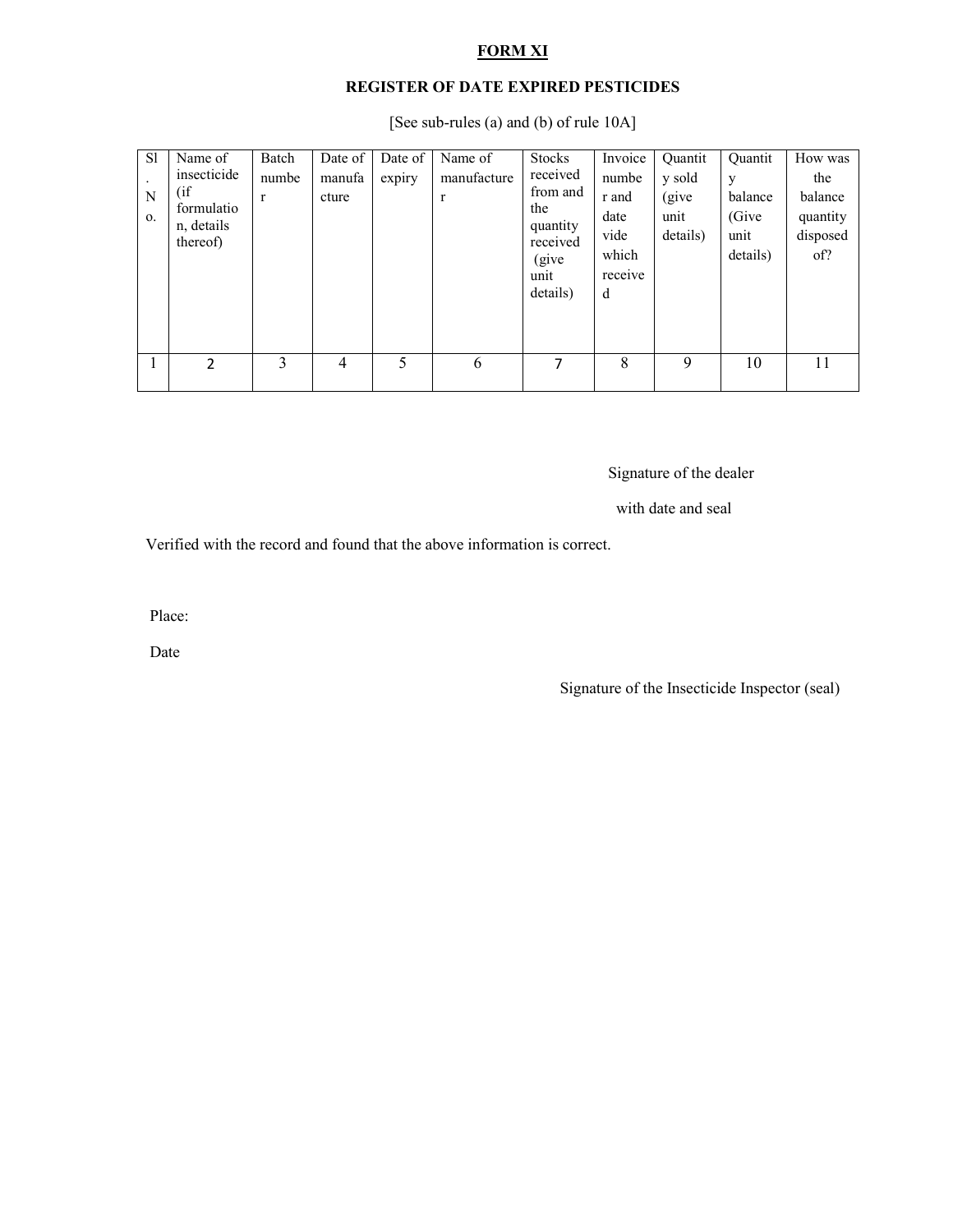### **FORM XII**

# **REGISTER FOR SALE/DISTRIBUTION OF INSECTICIDES (TECHNICAL AND FORMULATION) (INCLUDING INSECTICIDES USED IN COMMERCIAL PEST CONTROL OPERATIONS)**

### **(RECORD TO BE MAINTAINED INSECTICIDE-WISE) [See rule 15]**

Particulars of the insecticide:

Registration number:

Month and year:

| Sl.                  | Date of        | Name of                 | Name of        | Batch          | Date of     | Date of        | Invoice        | Quantity (metric          |                                   |                | Bill                             | Remarks         |
|----------------------|----------------|-------------------------|----------------|----------------|-------------|----------------|----------------|---------------------------|-----------------------------------|----------------|----------------------------------|-----------------|
| No                   | receipt of the | the                     | supplier/      | number         | manufacture | expiry         | details        | tonnes)                   |                                   |                | number                           |                 |
| $\ddot{\phantom{a}}$ | insecticide    | manufact                | distribut      |                |             |                | number,        |                           |                                   |                | (name                            |                 |
|                      |                | urer                    | or, if         |                |             |                |                |                           |                                   |                | and                              |                 |
|                      |                | from                    | any,           |                |             |                | date and       |                           |                                   |                | address                          |                 |
|                      |                | whom                    | through        |                |             |                | quantity       |                           |                                   |                | to                               |                 |
|                      |                | received                | whom           |                |             |                | (metric        |                           |                                   |                | whom                             |                 |
|                      |                |                         | received       |                |             |                | tonnes)        |                           |                                   |                | sold/dis                         |                 |
|                      |                |                         |                |                |             |                | vide           |                           |                                   |                | tributed                         |                 |
|                      |                |                         |                |                |             |                | which          |                           |                                   |                | ) date                           |                 |
|                      |                |                         |                |                |             |                | supply         |                           |                                   |                | and                              |                 |
|                      |                |                         |                |                |             |                | received       |                           |                                   |                | quantity                         |                 |
|                      |                |                         |                |                |             |                |                |                           |                                   |                | of the                           |                 |
|                      |                |                         |                |                |             |                |                |                           |                                   |                | quantity                         |                 |
|                      |                |                         |                |                |             |                |                |                           |                                   |                | $\operatorname{\textbf{solid}}/$ |                 |
|                      |                |                         |                |                |             |                |                |                           |                                   |                | distribut                        |                 |
|                      |                |                         |                |                |             |                |                |                           |                                   |                | ed                               |                 |
|                      |                |                         |                |                |             |                |                |                           |                                   |                |                                  |                 |
| $\mathbf{1}$         | $\overline{2}$ | $\overline{\mathbf{3}}$ | $\overline{4}$ | $\overline{5}$ | 6           | $\overline{7}$ | $\overline{8}$ |                           | $\overline{9}$                    |                | $\overline{10}$                  | $\overline{11}$ |
|                      |                |                         |                |                |             |                |                | BF, if<br>R               | S                                 | Bal            |                                  |                 |
|                      |                |                         |                |                |             |                |                | $\rm e$<br>any<br>$\rm c$ | $\rm o$<br>$\mathbf{1}$           | anc<br>$\rm e$ |                                  |                 |
|                      |                |                         |                |                |             |                |                | $\rm e$                   | $\mathbf d$                       |                |                                  |                 |
|                      |                |                         |                |                |             |                |                | $\rm i$<br>$_{\rm V}$     | $\overline{1}$<br>$\mathbf D$     |                |                                  |                 |
|                      |                |                         |                |                |             |                |                | $\rm e$                   | $\rm i$                           |                |                                  |                 |
|                      |                |                         |                |                |             |                |                | $\mathbf d$               | $\,$ s                            |                |                                  |                 |
|                      |                |                         |                |                |             |                |                |                           | $\mathop{\mathrm{tr}}$<br>$\rm i$ |                |                                  |                 |
|                      |                |                         |                |                |             |                |                |                           | $\rm b$                           |                |                                  |                 |
|                      |                |                         |                |                |             |                |                |                           | $\mathbf u$<br>$^\mathrm{t}$      |                |                                  |                 |
|                      |                |                         |                |                |             |                |                |                           | $\rm e$                           |                |                                  |                 |
|                      |                |                         |                |                |             |                |                |                           | $\rm d$                           |                |                                  |                 |

Date:

Signature Company's seal

Verified with the record and found that the above information is correct. Signature with date and seal of the Insecticide Inspector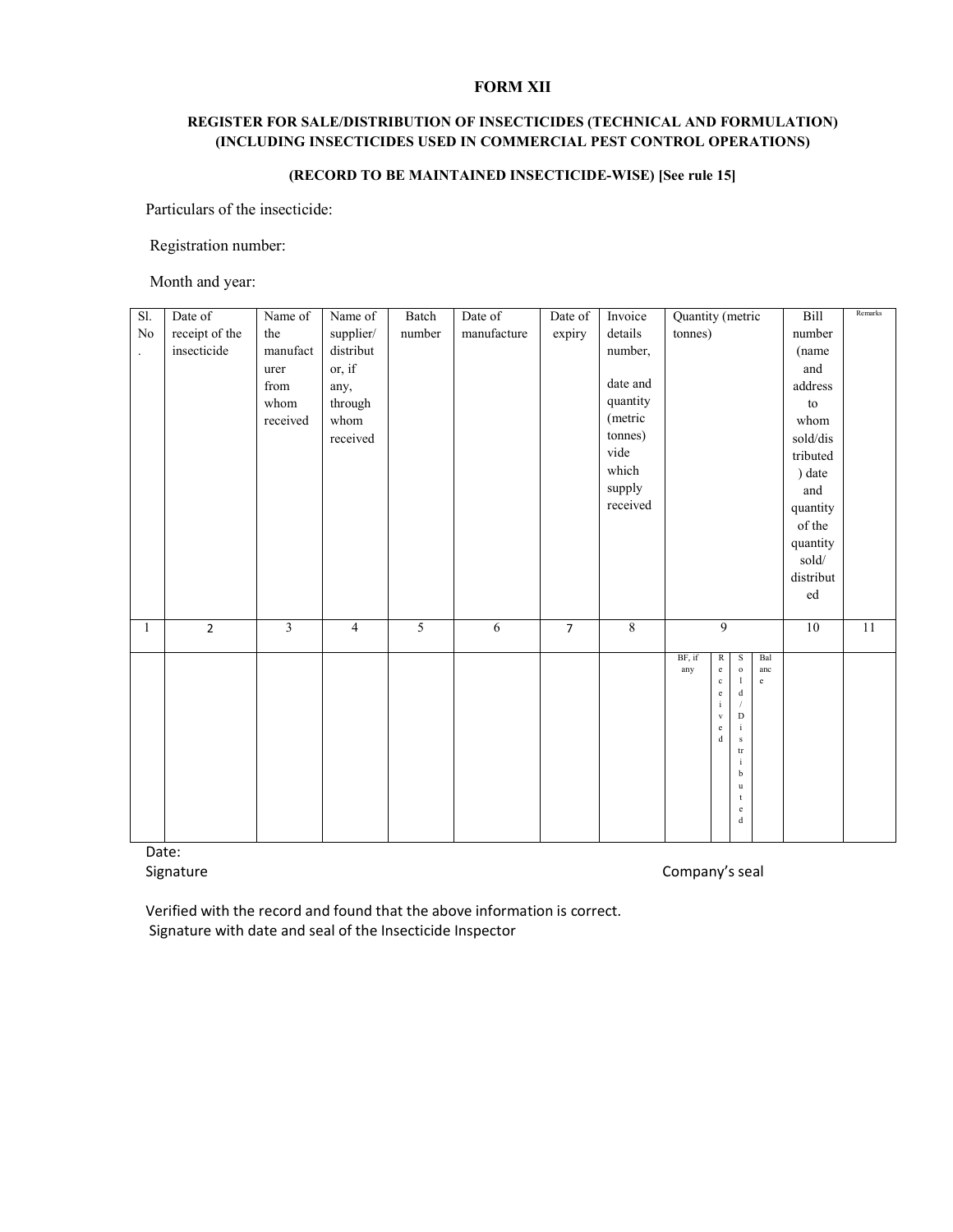#### **FORM 'A'**

### **(See Clause 8)**

# **FORM OF APPLICATION TO OBTAIN DEALER'S (WHOLESALE OR RETAIL OR INDUSTRIAL) CERTIFICATE OF REGISTRATION**

To,

The Registering Authority/\*controller

(if the application is for industrial dealer's certificate of registration)

Place .................. State of ...............

- 1. Full name and address of the applicant :
- (a) Name of the concern, and postal address :
- (b) Place of business (Please give exact address):
- (i) for sale
- (ii) for storage
- 2. Is it a proprietory/partnership/limited company/Hindu Undivided

Family concern? Give the name(s) and address(es) of proprietor /

partners/manager/Karta :

- 3. In what capacity is this application filed.
- (i) Proprietor
- (ii) Partner
- (iii) Manager
- (iv) Karta
- 4. Whether the application is for wholesale or retail or
- \*industrial dealership ?

5. Have you ever had a fertilizer dealership registration certificate in the past? If so, give the following details :-

- (i) Registration number
- (ii) Place for which granted
- (iii) Whether wholesale or retail or \*industrial dealership.
- (iv) Date of grant of registration certificate ----------------------------------------------
- \* Vide S.O. No. 795(E) dt. 22.11.1991
- (v) Whether the registration certificate is still valid?
- (vi) If not, when expired?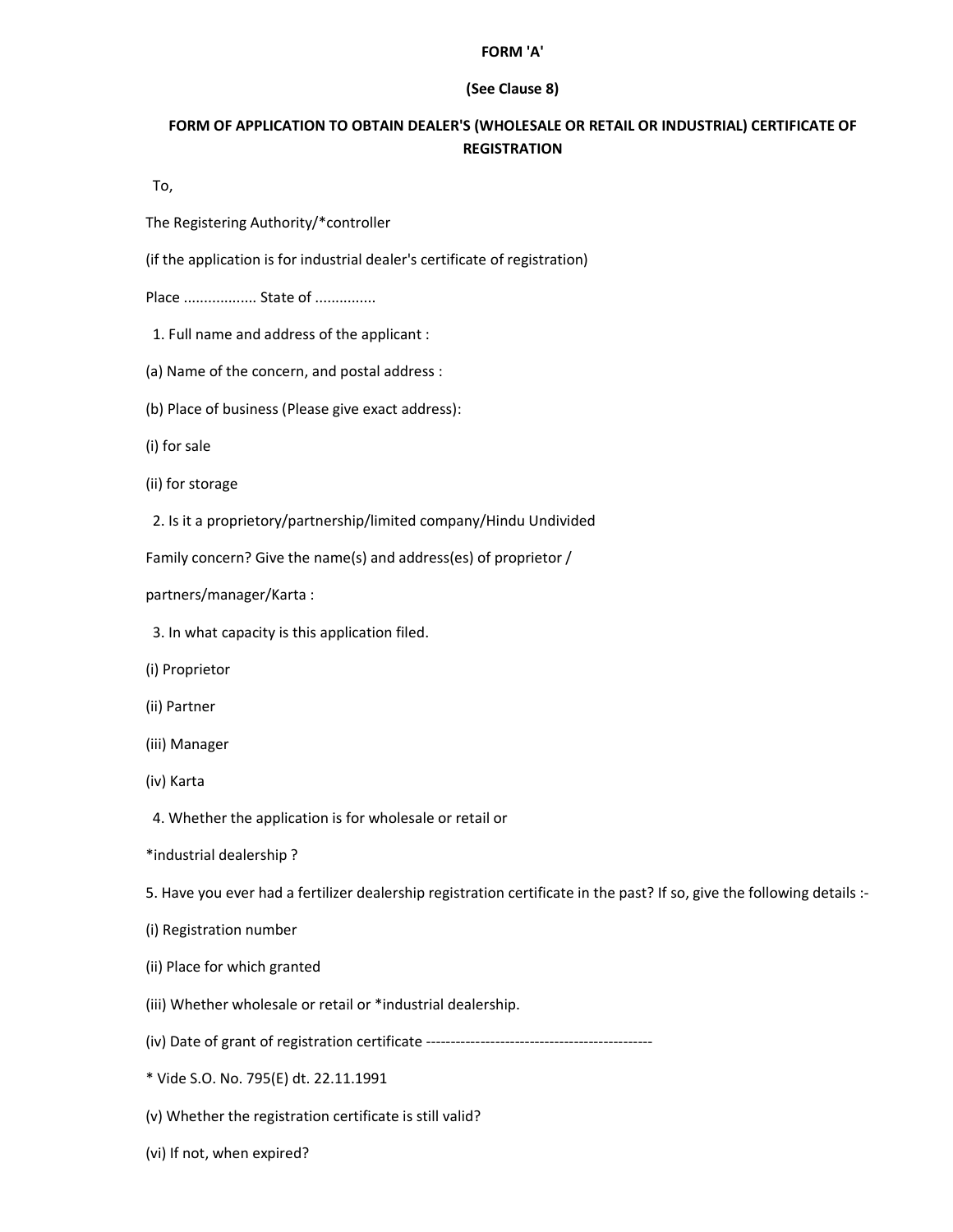(vii) Reasons for non-renewal (viii) if suspended/cancelled and if so, when

(ix) Quantity of fertilizers handled during last year

(x) Names of products handled

(xi) Name of source of supply of fertilizers.

 6. Was the applicant ever convicted under the Essential Commodities Act, 1955 or any Order issued there under including the Fertilizer (Control) Order, 1957 during the last three years preceding the date of application? If so give details.

7. Give the details of the fertilizers to be handled SI. No. Name of Fertilizer Source of Supply -----------------------------------------------

8. Please attach certificate(s) of source from the supplier(s) indicated under column 3 of SI.NO.7

9. I have deposited the registration fee of Rs.\_\_\_\_\_\_\_\_\_\_\_ vide Challan No.\_\_\_\_\_\_\_\_\_\_\_\_\_\_\_\_\_\_\_\_\_\_ dated

\_\_\_\_\_\_\_\_\_\_\_\_\_\_\_\_\_ in treasury / Bank \*or enclose the Demand Draft No.\_\_\_\_\_\_\_\_\_\_\_ dated \_\_\_\_\_\_\_\_\_\_ for

Rs. \_\_\_\_\_\_\_\_\_\_\_\_\_\_\_\_ drawn on \_\_\_\_\_\_\_\_\_\_\_\_\_\_\_\_ bank, in favour of payable at \_\_\_\_\_\_\_\_\_\_\_\_\_\_\_\_\_\_\_\_\_\_\_\_\_\_\_\_\_\_ towards registration fee. (Please strike-out whichever is not applicable).

10. Declaration :-

(a) I/We, declare that the information given above is true to the best of my/our knowledge and belief and no part thereof is false.

(b) I/We have carefully read the terms and conditions of the Certificates of Registration given in 'B' appended to the Fertilizer (Control) Order, 1985 and agree to abide by them.

 \*(c) I/we declare that I/we do not possess a certificate of registration for industrial dealer and that I/we shall not sell fertilizers for industrial use. (Applicable in case a person intends to obtain a wholesale dealer or retail dealer certificate of registration, excepting a State Government, a manufacturer or importer or a pool handling agency).

\*(d) I/We declare that I/We do not possess a certificate of registration for wholesale dealer or retail dealer and that I/We shall not sell fertilizers for agriculture use. (Applicable in case a person intends to obtain a industrial dealer certificate of registration, excepting a State Government, a manufacturer, importer or a pool handling agency).

Date : Signature of the Applicant(s)

Place : ----------------------------------------------

\*(c) & \*(d) Vide S.O.No.795 (E) dt.22.11.91,

Note :

(1) Where the business of selling fertilizers is intended to be carried on at more than one place, a separate application should be made for registration in respect of each such place.

(2) Where a person intends to carry on the business of selling fertilizers both in retail and wholesale, separate applications for retail and wholesale business should be made.

(3) Where a person represents or intends to represent more than oneState Government, Commodity Board,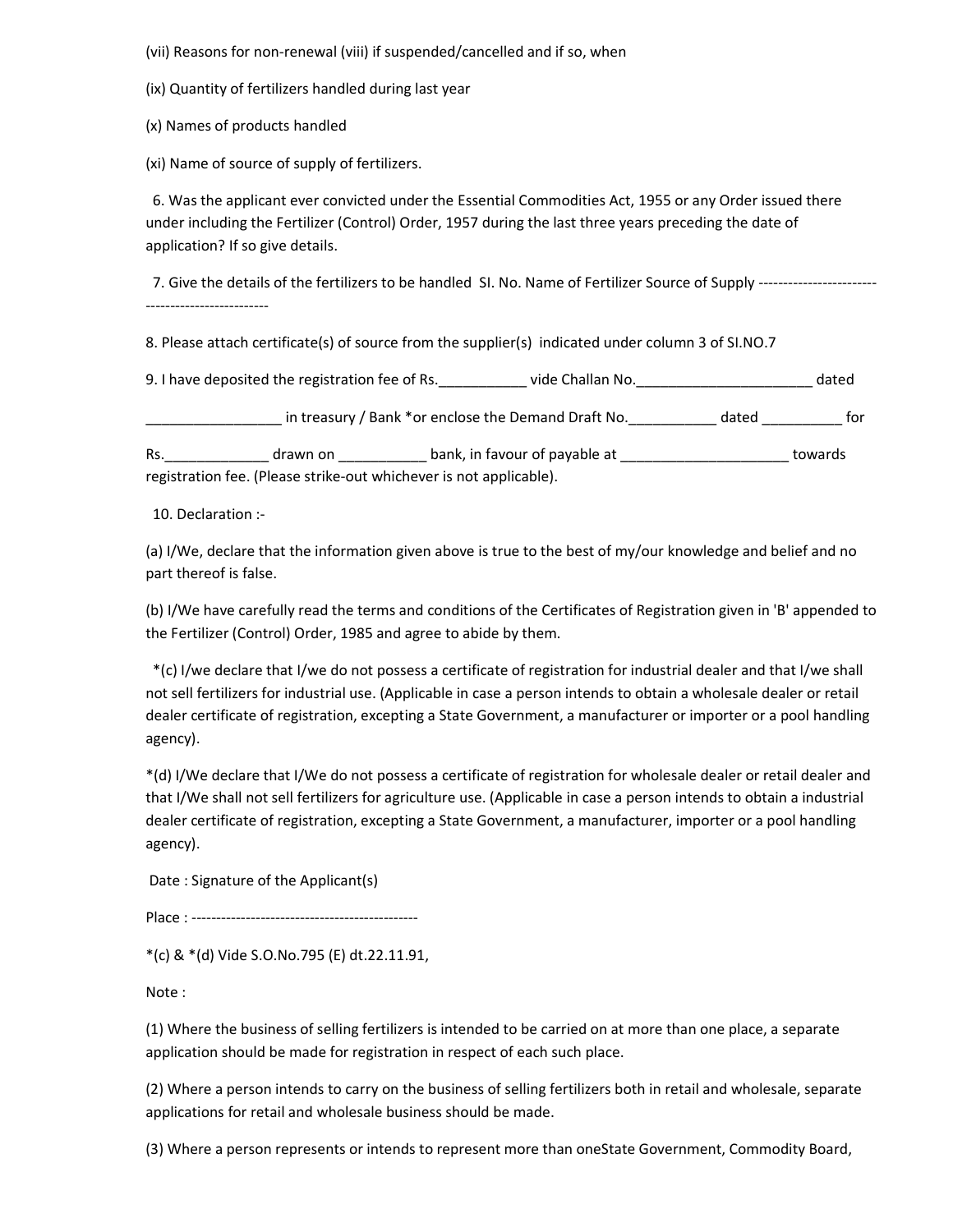Manufacturer/Importer or Wholesale dealer, separate certificate of source from each such source should be enclosed.

For use in Office of Registering Authority/\*Controller

Date of Receipt :

Name and designation of Officer receiving the application.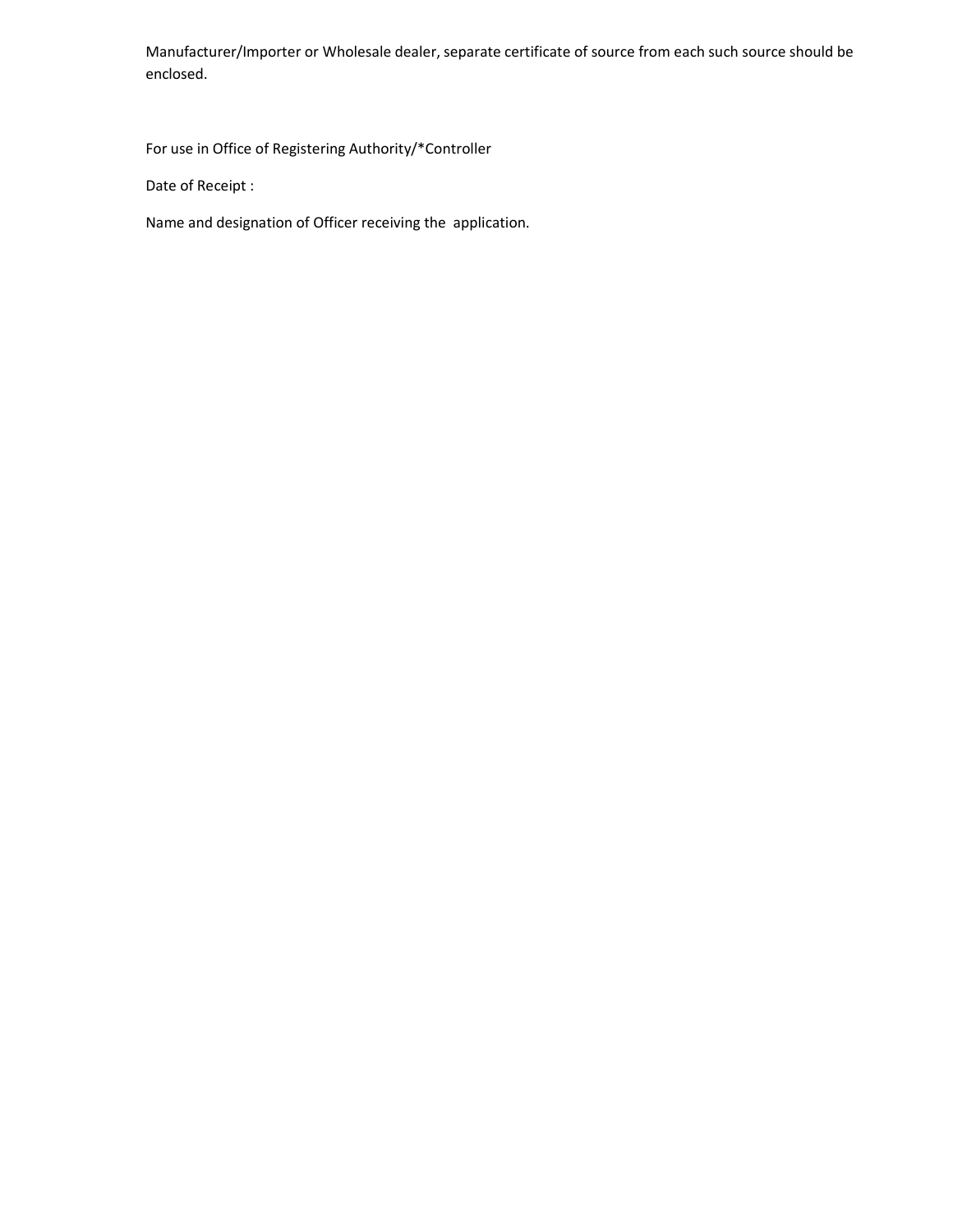#### **FORM 'D'**

# **[See Clause 14(2) (a) & 18(1)]**

# **FORM OF APPLICATION TO OBTAIN A CERTIFICATE OF MANUFACTURE OF PHYSICAL/GRANULATED MIXTURE OF FERTILIZERS (S.O.354(E0 dated June 3, 1993)/ RENEWAL**

To,

The Registering Authority

Place\_\_\_\_\_\_\_\_\_\_\_\_\_\_\_\_\_

State of \_\_\_\_\_\_\_\_\_\_\_\_\_\_

(1) Full name and address of the applicant :

(2) Does the applicant posses the qualification prescribed by the Government under sub-clause (1) of clause 14 of the Fertilizer (Control) Order, 1985;

(3) Is the applicant a new comer? (Say 'Yes' or 'No')

(4) Situation of the applicant's premises where physical/granulated mixture will be prepared ;

(5) Full particulars regarding chemical analysis of the physical/granulated mixture of fertilizer/\* for which the certificate is required and the raw materials used in making the mixture.

(6) Full particulars of any other certificate of manufacture, if any, issued by any other Registering Authority;

(7) How long has the applicant been carrying on the business of preparing physical/granulated mixture of fertilizers/\* mixture of micro-nutrient fertilizers?

(8) Quantities of each physical/granulated mixture of fertilizers/\*mixture of micro-nutrient fertilizers (in tonnes) in my/our possession on the date of the application and held at different addresses noted against each :

(9) (i) If the applicant has been carrying on the business of preparing physical/granulated mixtures of fertilizers/ \*mixture of micronutrient fertilizers, give all particulars of such mixtures handled, the period and the place(s) at which the mixing of fertilizers was done :

(ii) Also give the quantities of physical/granulated fertilizer mixtures handled during the past calendar year :

 (10) If the application is for renewal, indicate briefly why the original certificate could not be acted on within the period of its validity.

(11) I have deposited the prescribed registration certificate fee/renewal fee:

----------------------------------------------------------------------------------------------------------

\* Amended Vide S.O. 725(E) dt. 28.7.88

Declaration :-

(a) I/We declare that the information given above is true and correct to the best of my/our knowledge and belief, and no part thereof is false.

(b) I/We have carefully read the terms and conditions of the certificate of manufacture given in Form F appended to the Fertilizer (Control) Order, 1985 and agree to abide by them.

 (c) I/We declare that the physical/granulated mixture for which certificate of manufacture is applied for shall be prepared by me/us or by a person having such qualifications as may be prescribed by the State Government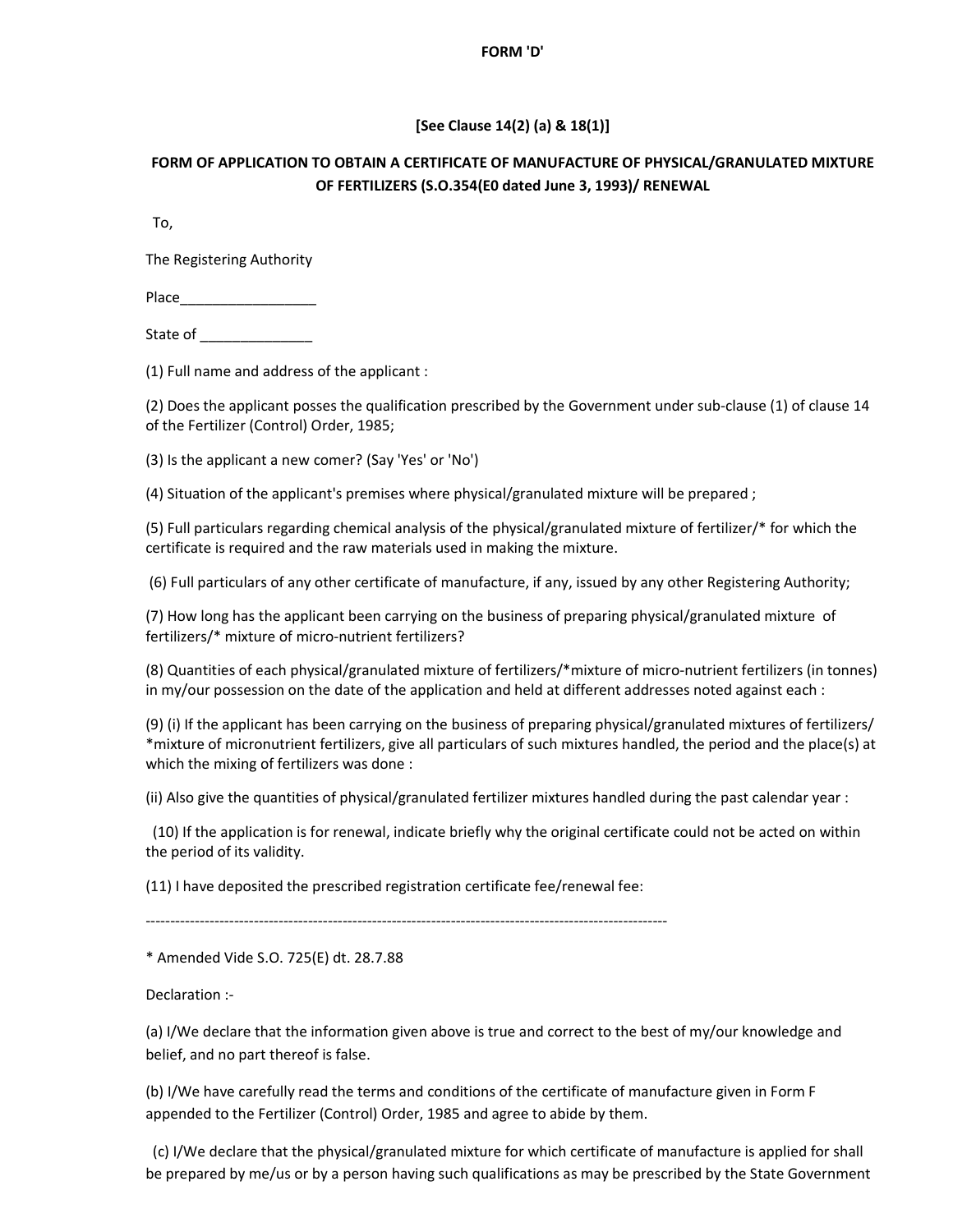from time to time or by any other person under my/our direction, supervision and control or under the direction, supervision and control of person having the said qualifications.

 \*(d) I/We declare that the requisite laboratory facility specified by the Controller, under this Order is possessed by me/us.

Name and address of applicant

in block letters.

Signature of the applicant(s)

Date :

Place :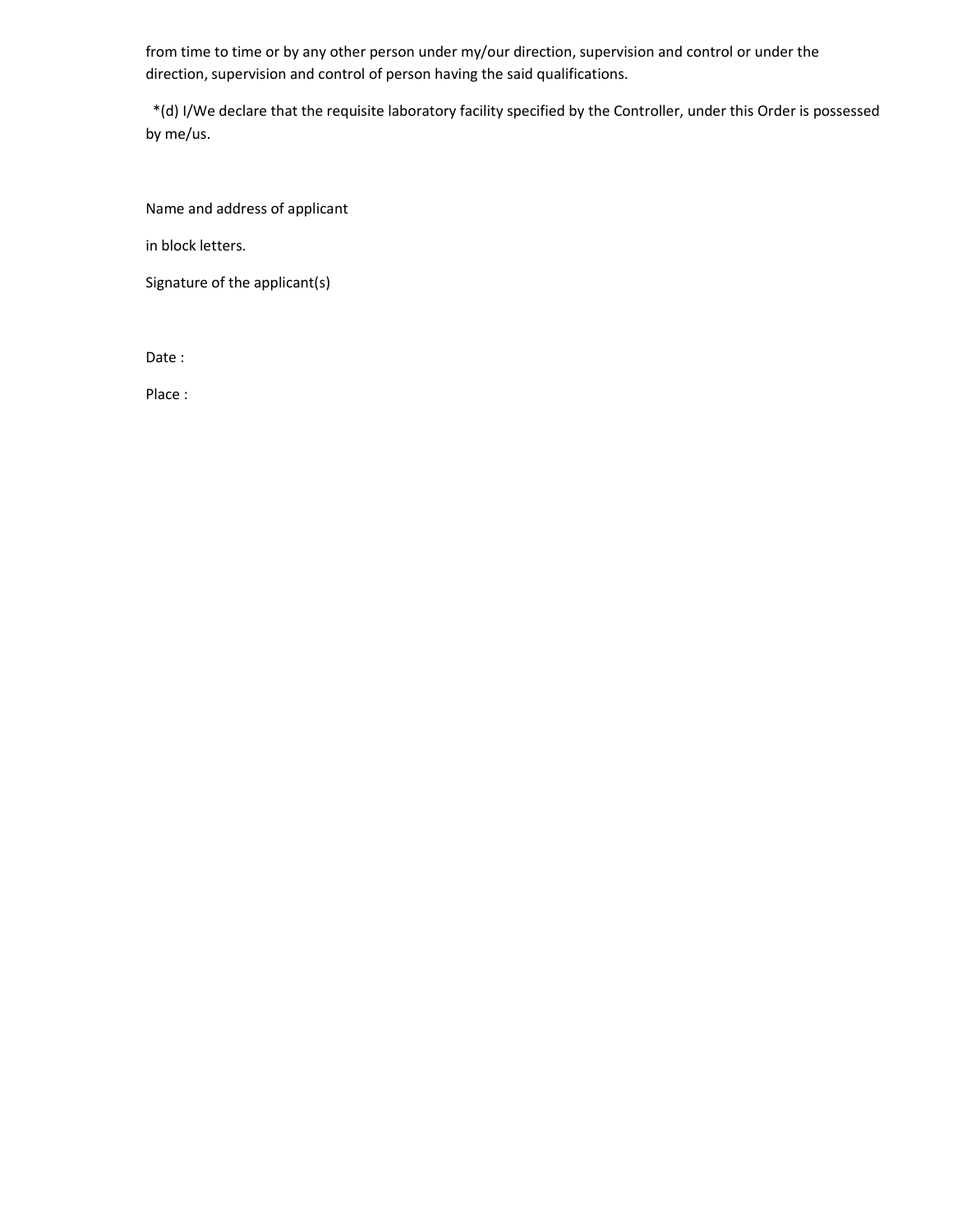#### **FORM 'O'**

#### **[See Clause 8 & 11]**

# **CERTIFICATE OF SOURCE FOR CARRYING ON THE BUSINESS OF SELLING FERTILIZERS IN WHOLESALE/RETAIL/ FOR INDUSTRIAL USE**

No................... Date of Issue ................

1. Particulars of the concern issuing the certificate of source.

- (a) Name and full address
- (b) Status : (i) State Government
- (ii) Manufacturer
- (iii) Pool handling agency
- (iv) Wholesale dealer
- (v) Importer

 (c) If manufacturer of mixture of fertilizers, the details of certificate of manufacture of mixture of fertilizers possessed :

- (i) Number
- (ii) Date of Issue
- (iii) Date of expiry
- (iv) Grades of mixtures of Fertilizersallowed to be manufactured
- (v) Authority by whom issued.
- (d) Details of certificate of registration :
- (i) Number
- (ii) Date of Issue
- (iii) Date of expiry
- (iv) Authority by whom issued.
- 2. Particulars of the person to whom the certificate of source is being issued.
- (a) Name and full address
- (b) Status (i) Wholesale dealer
- (ii) Retail dealer
- (iii) Industrial dealer
- (c) If holds a valid certificate of registration, the details thereof
- (i) Number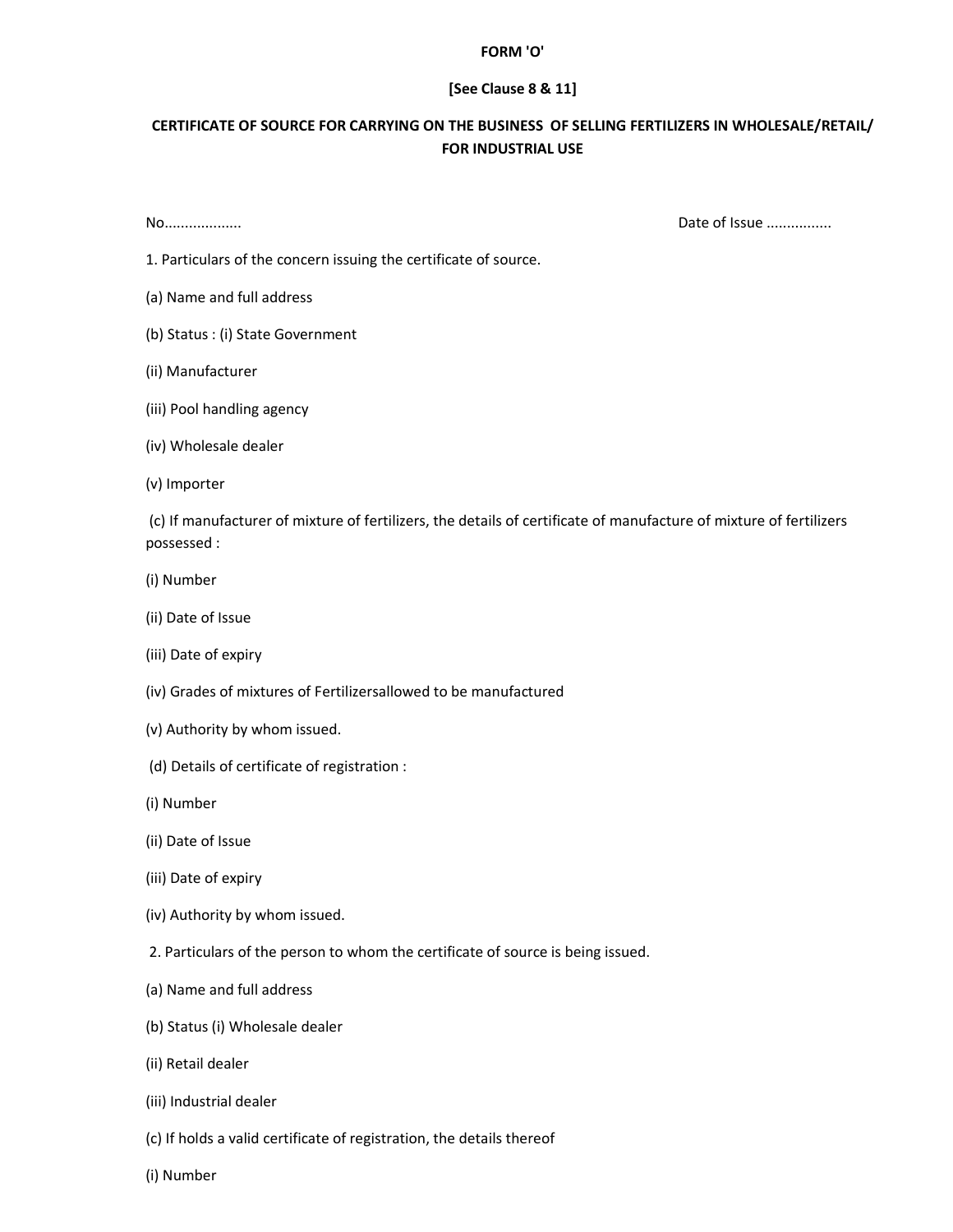(ii) Date of Issue

- (iii) Date of expiry (iv) Authority by whom issued.
- (d) Purpose of obtaining the certificate of source :
- (i) For obtaining a fresh certificate of registration
- (ii) For renewal of the certificate of registration.
- 3. Details of fertilizer(s) to be supplied :
- Sr.No. Name of fertilizers Trade mark/Brand name 1 2 3

4. Declaration : Declared that the fertilizers mentioned above will be supplied conforming to the standards laid down under the Fertilizer (Control) Order, 1985 and, as the case may be, grades/formulations (of mixtures of fertilizers) notified by the Central/State Government and packed and marked in container as provided under clause 21 of the Fertilizer (Control) Order, 1985.

Signature with Stamp of the Authorised Officer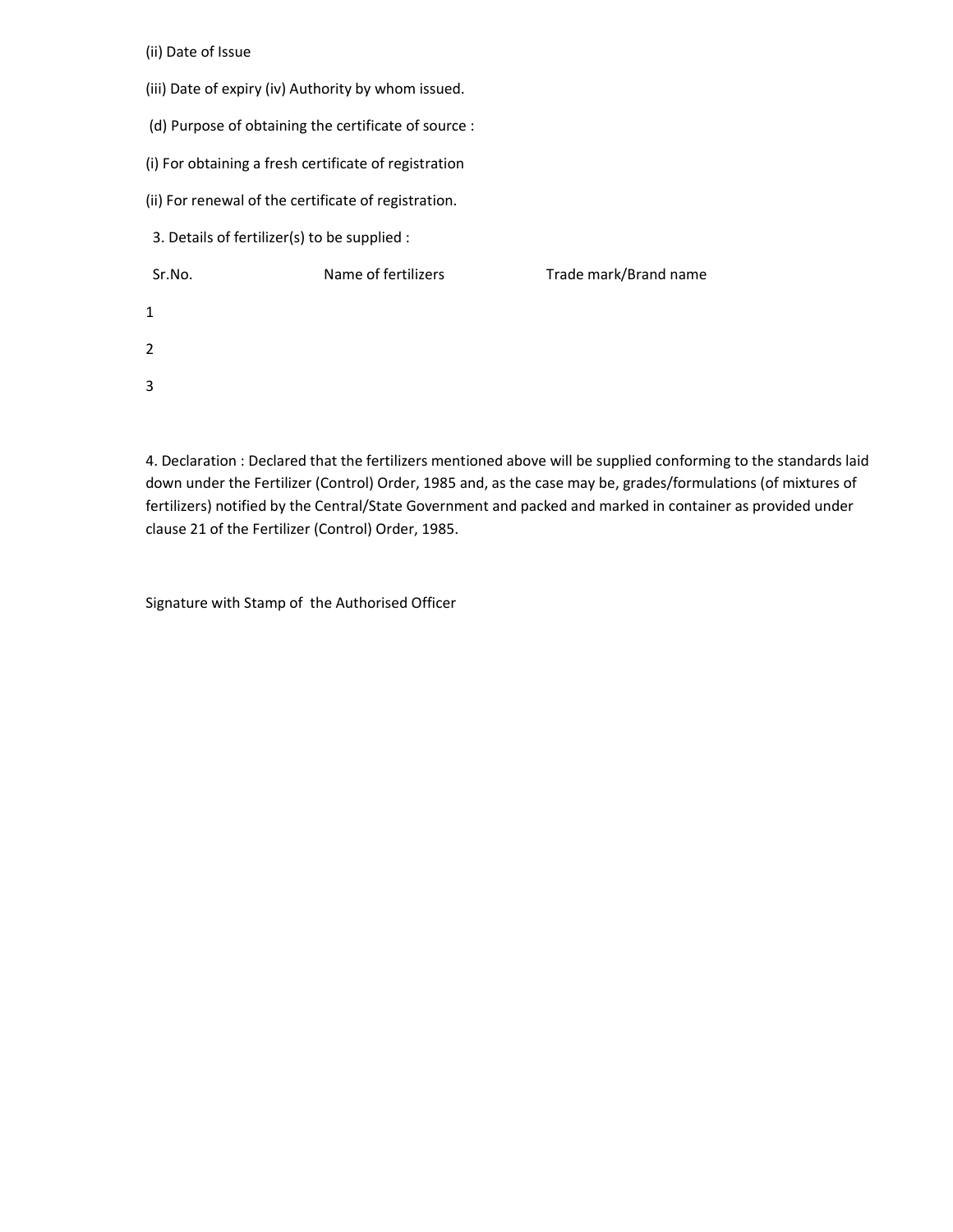**Application to provide compensation in case of death occurred during operation of farm machinery within the State of Himachal Pradesh.** 

# **Mukhya Mantri Kisaan Evam Khetihar Mazdoor Jeevan Suraksha Yojna**

| 1. | Occupation (Please tick the right one):                                                 |
|----|-----------------------------------------------------------------------------------------|
|    | (a) Farmer                                                                              |
|    | (b) Agriculture Labourer                                                                |
| 2. |                                                                                         |
| 3. | Full address:                                                                           |
|    |                                                                                         |
|    | d) District                                                                             |
| 4. |                                                                                         |
|    |                                                                                         |
| 5. | <b>Accident Details:</b>                                                                |
|    | b) Time: $\_\_$                                                                         |
|    | $(c)$ Place:                                                                            |
|    |                                                                                         |
| 6. | Nature of accident (tick the right one):                                                |
|    |                                                                                         |
|    | (a) Death, (b) Permanent serious injury due to breakage of backbone                     |
|    | (c) Amputation of one limp/permanent serious injury                                     |
|    | (d) Amputation of two limbs/permanent serious injury                                    |
|    | (e) Cutting of full finger (upto 3 fingers).                                            |
|    | (f) Cutting of four fingers (amputation of one limb)                                    |
| 7. | Case of accident/death (please tick the right one)                                      |
|    | (a) Agriculture related machinery, Power plough, Weeder, Reaper cum binder (b)          |
|    | Equipments (c) Tools, (d) Implements, (e) Machinery (f) Digging of well, (g) Installing |
|    | Tubewell, (h) Cane erusher (i) Kohloo (j) Thresher/ Shellars (k) Working or installing  |
|    | Tubewell (I) Electric current while working on Tubewell or any other farm machinery     |
|    | (m) By tractor/ power tiller                                                            |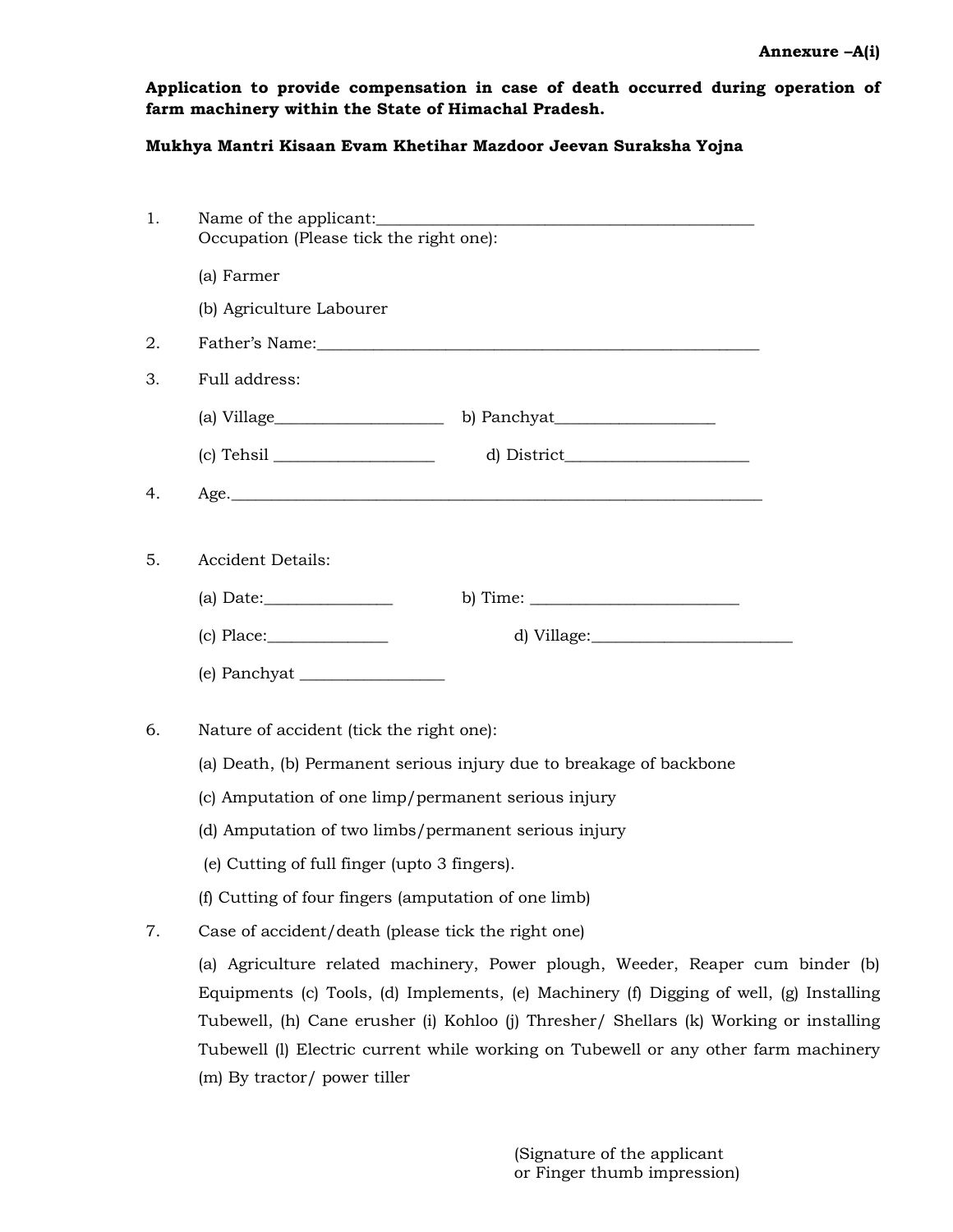Signature and address of immediate relatives:\_\_\_\_\_\_\_\_\_\_\_\_\_\_\_\_\_\_\_\_\_\_\_\_\_\_\_\_\_\_\_\_\_\_\_

(i) Village: \_\_\_\_\_\_\_\_\_\_\_\_\_\_\_\_\_\_\_\_\_\_ (ii) Tehsil: \_\_\_\_\_\_\_\_\_\_\_\_\_\_\_\_\_\_\_\_\_\_\_\_\_\_\_\_\_\_\_\_

(iii) District \_\_\_\_\_\_\_\_\_\_\_\_\_\_\_\_\_\_\_\_\_

It is certified that the above information provided by Sh./Ms.\_\_\_\_\_\_\_\_\_\_\_\_\_\_\_\_\_\_\_\_\_\_\_\_\_\_\_\_\_\_ is true and correct

(a) Signature

(1) Pardhan Panchayat/ Secretary of Panchyat

OR

Commissioner Municipal Corporation/Secretary/Executive Officer of Urban Local Body.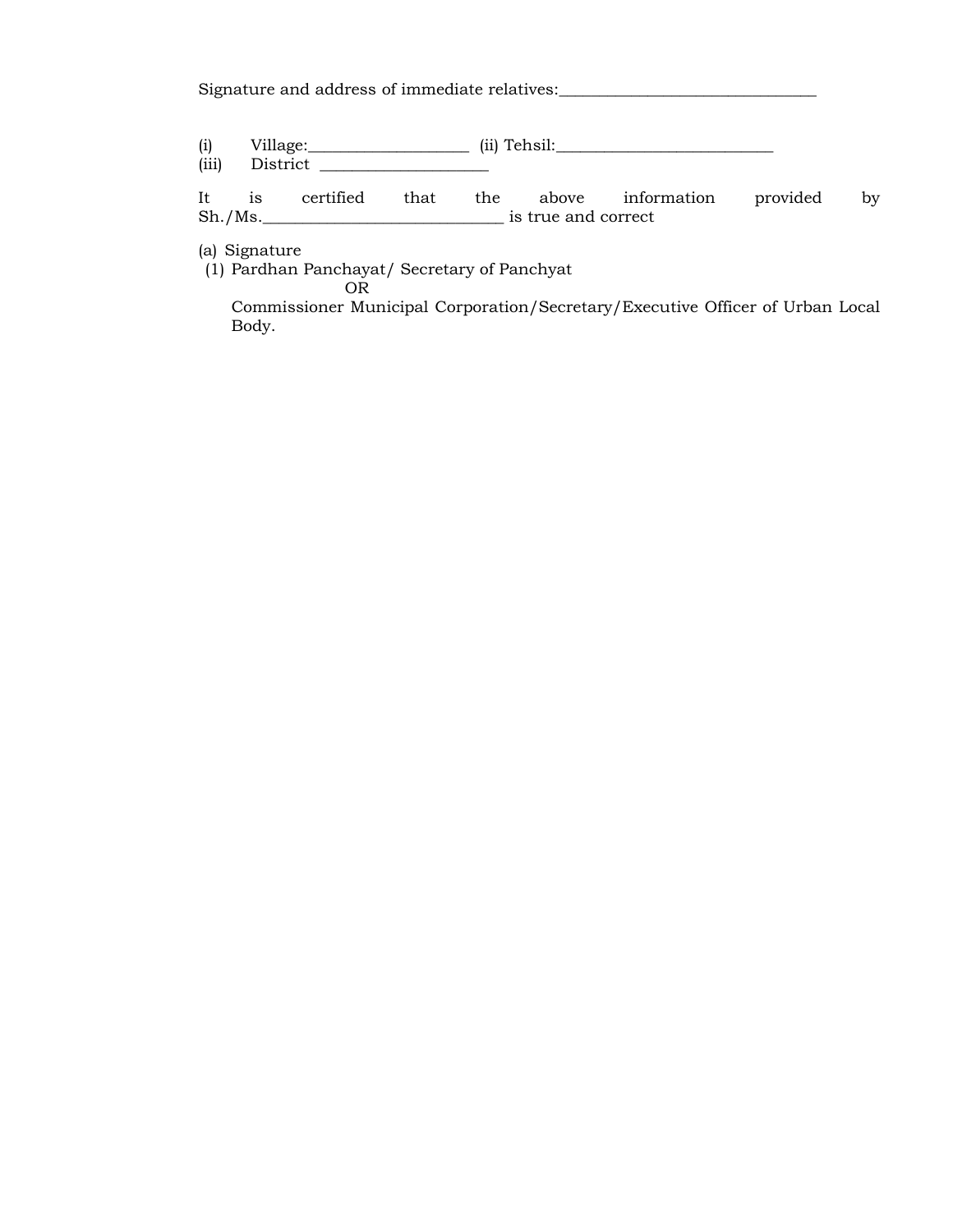**Application to provide compensation to the victims of accidents leads to disability occurred during operation of farm machinery within the State of Himachal Pradesh.** 

# **Mukhya Mantri Kisaan Evam Khetihar Mazdoor Jeevan Suraksha Yojna**

| 1. |                                                                                                                                                                                                                                                                                                                                                            |  |  |  |  |
|----|------------------------------------------------------------------------------------------------------------------------------------------------------------------------------------------------------------------------------------------------------------------------------------------------------------------------------------------------------------|--|--|--|--|
|    | Occupation (Please tick the right one):                                                                                                                                                                                                                                                                                                                    |  |  |  |  |
|    | (a) Farmer                                                                                                                                                                                                                                                                                                                                                 |  |  |  |  |
|    | (b) Agriculture Labourer                                                                                                                                                                                                                                                                                                                                   |  |  |  |  |
| 2. | Father's Name: 2008 and 2008 and 2008 and 2008 and 2008 and 2008 and 2008 and 2008 and 2008 and 2008 and 2008 and 2008 and 2008 and 2008 and 2008 and 2008 and 2008 and 2008 and 2008 and 2008 and 2008 and 2008 and 2008 and                                                                                                                              |  |  |  |  |
| 3. | Full address:                                                                                                                                                                                                                                                                                                                                              |  |  |  |  |
|    |                                                                                                                                                                                                                                                                                                                                                            |  |  |  |  |
|    |                                                                                                                                                                                                                                                                                                                                                            |  |  |  |  |
| 4. |                                                                                                                                                                                                                                                                                                                                                            |  |  |  |  |
| 5. | <b>Accident Details:</b>                                                                                                                                                                                                                                                                                                                                   |  |  |  |  |
|    | b) Time: $\frac{1}{2}$                                                                                                                                                                                                                                                                                                                                     |  |  |  |  |
|    |                                                                                                                                                                                                                                                                                                                                                            |  |  |  |  |
|    |                                                                                                                                                                                                                                                                                                                                                            |  |  |  |  |
| 6. | Nature of accident (tick the right one):                                                                                                                                                                                                                                                                                                                   |  |  |  |  |
|    | (a) Permanent serious injury due to breakage of backbone                                                                                                                                                                                                                                                                                                   |  |  |  |  |
|    | (b) Amputation of one limp/permanent serious injury                                                                                                                                                                                                                                                                                                        |  |  |  |  |
|    | (c) Amputation of two limbs/permanent serious injury                                                                                                                                                                                                                                                                                                       |  |  |  |  |
|    | (d) Cutting of full finger (upto 3 fingers).                                                                                                                                                                                                                                                                                                               |  |  |  |  |
|    | (e) Cutting of four fingers (amputation of one limb)                                                                                                                                                                                                                                                                                                       |  |  |  |  |
| 7. | Case of accident (please tick the right one)                                                                                                                                                                                                                                                                                                               |  |  |  |  |
|    | (a) Agriculture related machinery, Power plough, Weeder, Reaper cum binder (b)<br>Equipments (c) Tools, (d) Implements, (e) Machinery (f) Digging of well, (g) Installing<br>Tubewell, (h) Cane erusher (i) Kohloo (j) Thresher/ Shellars (k) Working or installing<br>Tubewell (l) Electric current while working on Tubewell or any other farm machinery |  |  |  |  |
|    | (m) By tractor/ power tiller                                                                                                                                                                                                                                                                                                                               |  |  |  |  |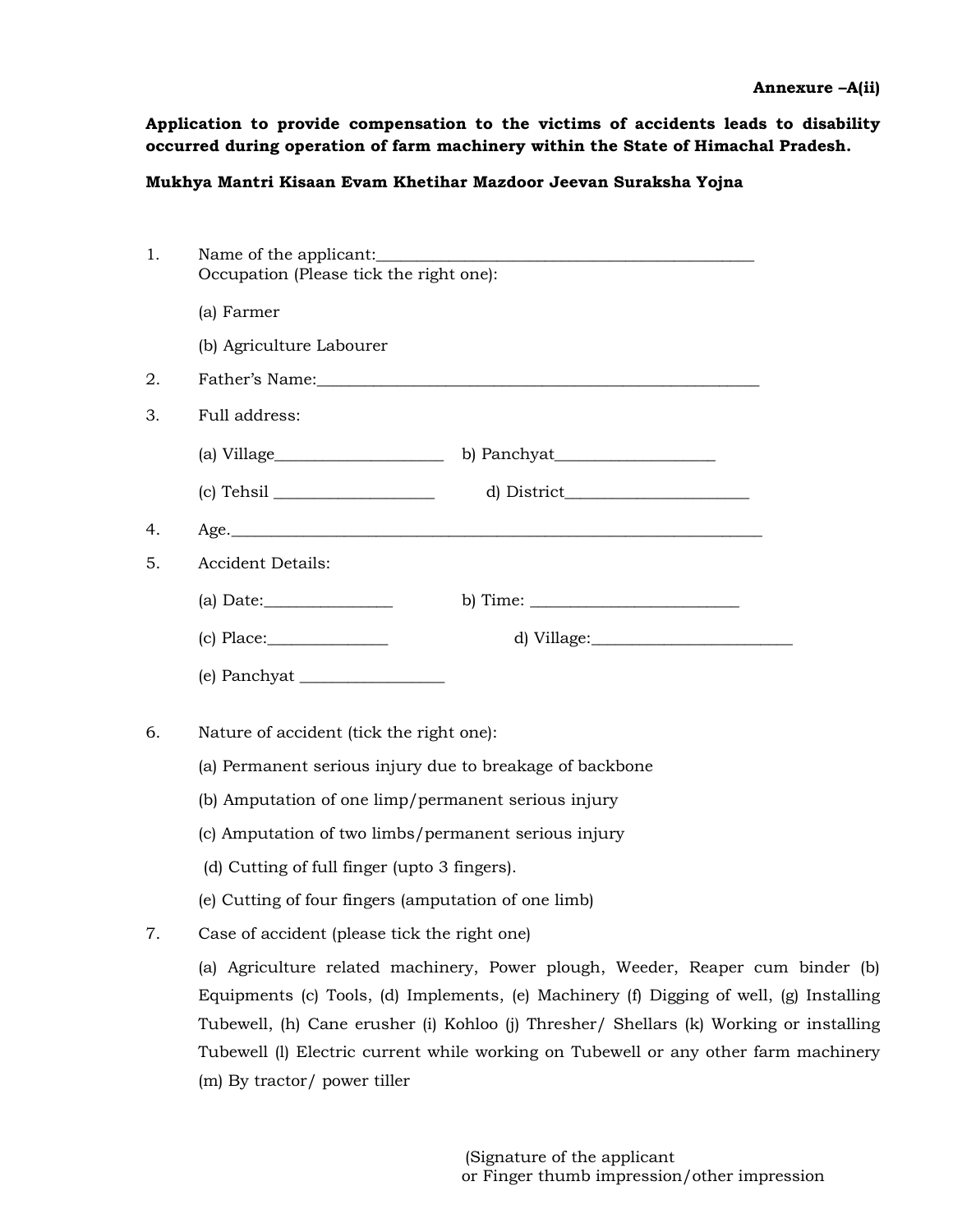Signature and address of victim:\_\_\_\_\_\_\_\_\_\_\_\_\_\_\_\_\_\_\_\_\_\_\_\_\_\_\_\_\_\_\_\_

| (ii) | <b>****</b><br>village: | (11) | <br>$\sqrt{ }$<br>`ehsil: |
|------|-------------------------|------|---------------------------|
|      |                         |      |                           |

(iv) District \_\_\_\_\_\_\_\_\_\_\_\_\_\_\_\_\_\_\_\_\_

It is certified that the above information provided by Sh./Ms.\_\_\_\_\_\_\_\_\_\_\_\_\_\_\_\_\_\_\_\_\_\_\_\_\_\_\_\_\_\_ is true and correct

(b) Signature

(1) Pardhan Panchayat/Secretary of Panchyat

OR

Commissioner municipal corporation/Secretary/ Executive officer of Urban Local Body.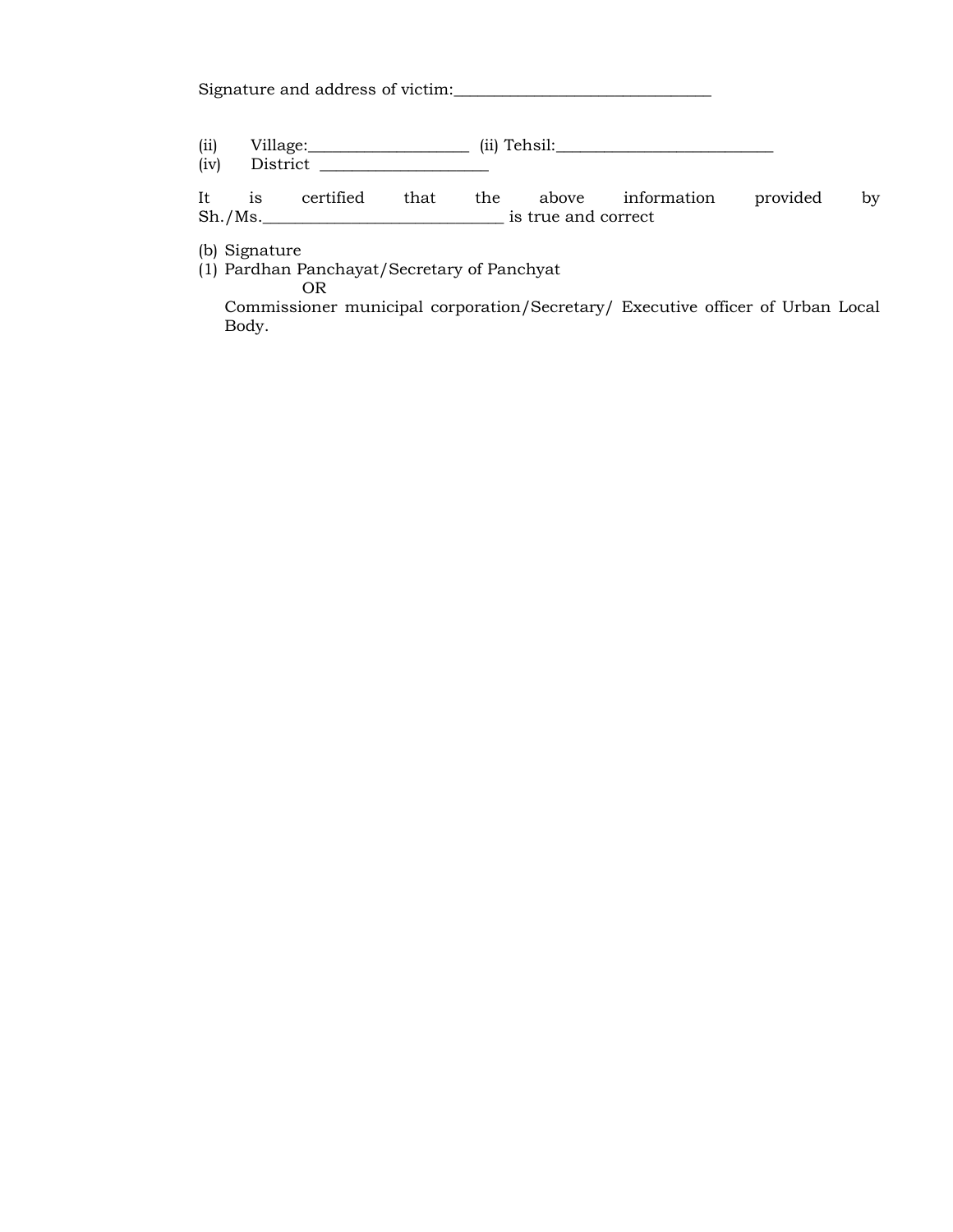**Annexure-B(i)** 

**Report of Subject Matter Specialist (Agriculture) of block on claim regarding death occurred due to accident during operation of farm machinery.** 

## **Mukhya Mantri Kisaan Evam Khetihar Mazdoor Jeevan Suraksha Yojna**

|                                                                                                                |  | It is certified that | information furnished by the Claimant                                                    |                          |  |                |  |
|----------------------------------------------------------------------------------------------------------------|--|----------------------|------------------------------------------------------------------------------------------|--------------------------|--|----------------|--|
| Shri/Ms./Son/Daughter/Wife/Widow of                                                                            |  |                      |                                                                                          | $\text{Shri}/\text{Ms}.$ |  |                |  |
|                                                                                                                |  |                      |                                                                                          |                          |  | resident of    |  |
|                                                                                                                |  |                      |                                                                                          |                          |  |                |  |
| Tehsil and the contract of the contract of the contract of the contract of the contract of the contract of the |  |                      | District                                                                                 |                          |  | match with the |  |
|                                                                                                                |  |                      | information verified and provided by Medical Officer/Doctor (report attached) are due to |                          |  |                |  |
|                                                                                                                |  |                      | handing / operation of farm machinery is recommended for acceptance to Dy. Director      |                          |  |                |  |
| Agriculture, _______                                                                                           |  |                      |                                                                                          |                          |  |                |  |

Signature of the Claimant are taken on dated\_\_\_\_\_\_\_\_\_\_\_\_\_\_\_\_\_\_\_\_

| Signature:                              |
|-----------------------------------------|
| Subject Matter Specialist (Agriculture) |
| Dev. Block.                             |

### **"Sanction Order"**

 On the basis of facts contained in the application & further verified & recommended by the Subject Matter Specialist (Agr.) of the Block, I hereby sanction Rs.\_\_\_\_\_\_\_\_\_\_\_\_\_\_\_\_\_\_\_\_\_\_\_\_\_\_\_\_\_\_\_\_\_\_\_\_\_\_\_\_\_\_\_\_\_\_\_ in favour of Sh./Smt.\_\_\_\_\_\_\_\_\_\_\_\_\_\_\_\_\_\_\_\_\_\_\_\_\_\_\_\_\_\_\_\_\_\_\_ Village\_\_\_\_\_\_\_\_\_\_\_ Tehsil\_\_\_\_\_\_\_\_\_ District as compensation regarding accident due to death occurred during operation of farm machinery as per the scheme circulated by the Govt.

> Dy. Director of Agriculture Distt.

Copy to:-

The Director of Agriculture, HP for information, please.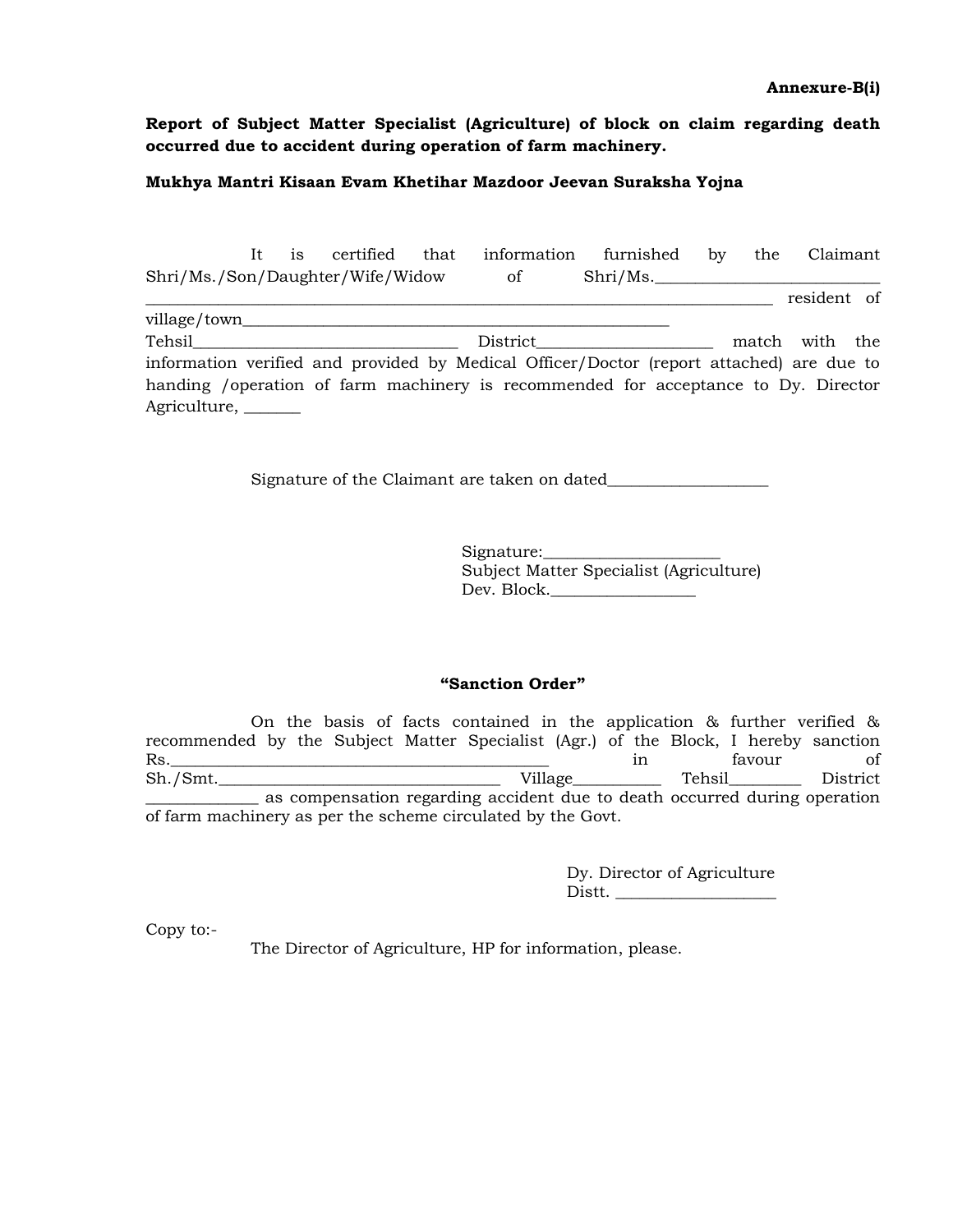### **Annexure-B(ii)**

**Report of Subject Matter Specialist (Agriculture) of block on claim regarding injury/accident occurred due to operation of farm machinery.** 

## **Mukhya Mantri Kisaan Evam Khetihar Mazdoor Jeevan Suraksha Yojna**

|                                  |  |  | It is certified that information furnished by                                            |          |  | the Claimant   |  |
|----------------------------------|--|--|------------------------------------------------------------------------------------------|----------|--|----------------|--|
| Shri/Ms./Son/Daughter/Wife/Widow |  |  | $\circ$ of                                                                               | Shri/Ms. |  |                |  |
|                                  |  |  |                                                                                          |          |  | resident of    |  |
|                                  |  |  |                                                                                          |          |  |                |  |
| <b>Tehsil</b>                    |  |  |                                                                                          |          |  | match with the |  |
|                                  |  |  | information verified and provided by Medical Officer/Doctor (report attached) are due to |          |  |                |  |
|                                  |  |  | handing / operation of farm machinery is recommended for acceptance to Dy. Director      |          |  |                |  |
| Agriculture, _______             |  |  |                                                                                          |          |  |                |  |

Signature of the Claimant are taken on dated\_\_\_\_\_\_\_\_\_\_\_\_\_\_\_\_\_\_\_\_

| Signature:                              |
|-----------------------------------------|
| Subject Matter Specialist (Agriculture) |
| Dev. Block.                             |

### **"Sanction Order"**

 On the basis of facts contained in the application & further verified & recommended by the Subject Matter Specialist (Agr.) of the Block, I hereby sanction Rs.\_\_\_\_\_\_\_\_\_\_\_\_\_\_\_\_\_\_\_\_\_\_\_\_\_\_\_\_\_\_\_\_\_\_\_\_\_\_\_\_\_\_\_\_\_\_\_ in favour of Sh./Smt.\_\_\_\_\_\_\_\_\_\_\_\_\_\_\_\_\_\_\_\_\_\_\_\_\_\_\_\_\_\_\_\_\_\_\_ Village\_\_\_\_\_\_\_\_\_\_\_ Tehsil\_\_\_\_\_\_\_\_\_ District \_\_\_\_\_\_\_\_\_\_\_\_\_\_ as compensation regarding accident occurred during operation of farm machinery as per the scheme circulated by the Govt.

> Dy. Director of Agriculture Distt.

Copy to:-

The Director of Agriculture, HP for information, please.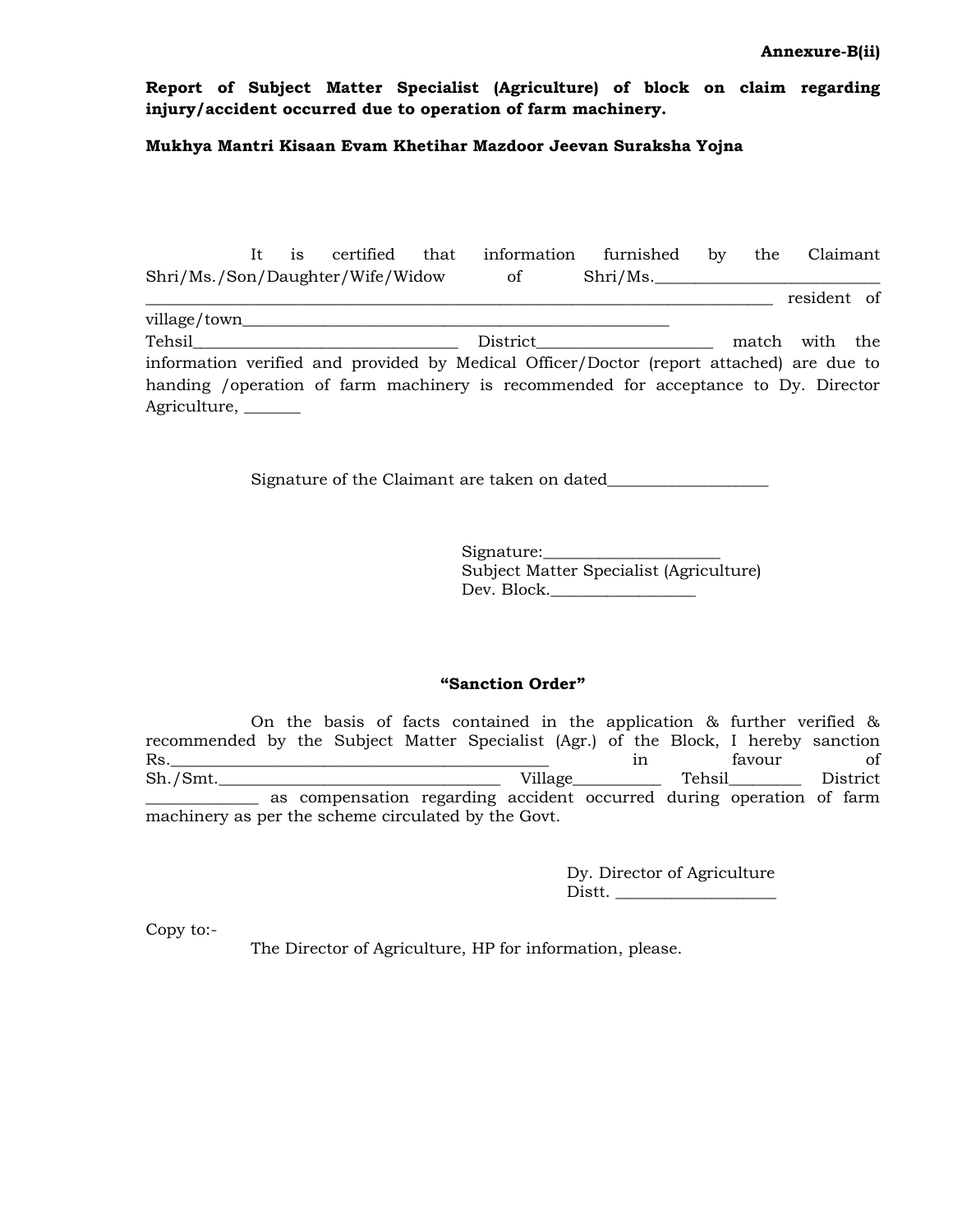# **Annexure-C**

# **Medical Certificate**

| It. | 1S | certified                                | that |  |  | $\rm Shri/Ms$ .                                     |             |       |
|-----|----|------------------------------------------|------|--|--|-----------------------------------------------------|-------------|-------|
|     |    | Son/Daughter/Wife/Widow of Sh. /Ms       |      |  |  |                                                     | resident of |       |
|     |    |                                          |      |  |  |                                                     |             |       |
|     |    |                                          |      |  |  | District _________________ got the treatment in my  |             |       |
|     |    |                                          |      |  |  |                                                     |             | from  |
|     |    |                                          |      |  |  | upto _______________ with register No. ____________ |             | dated |
|     |    | under the following injuries/accidents:- |      |  |  |                                                     |             |       |

- (a) Death
- (b) Breakage of backbone (if it is permanent disability)
- (c) Amputation of two limbs
- (d) Amputation of one limb/organ i.e. hand, foot, eye leg or arm 4 fingers.
- (e) Amputation of full fingers up to 3 fingers.
- (f) Partial amputation of finger/thumb.

# **Signature of the Doctor (Registered qualified Medical practitioner) With seal**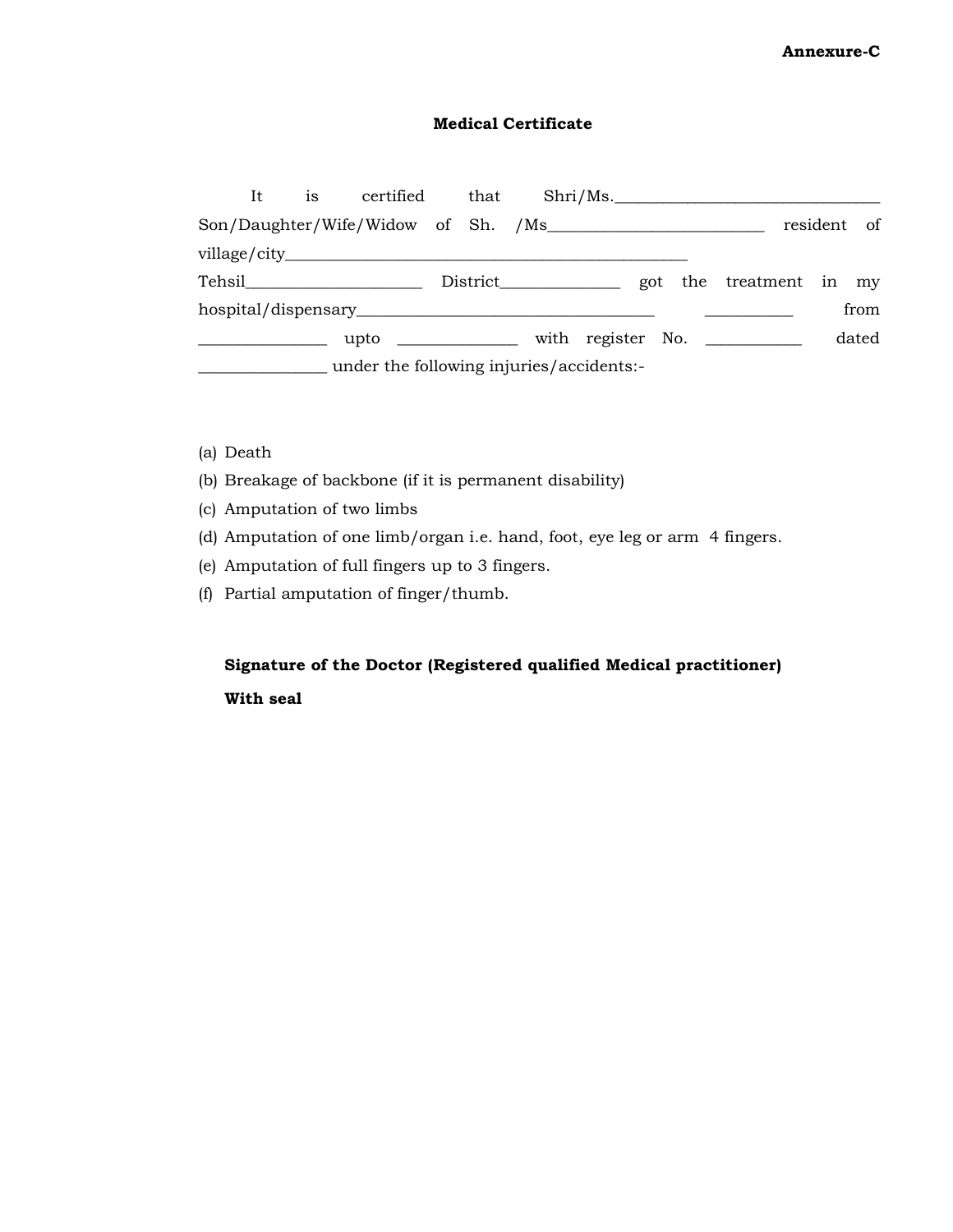### **H.P.T.R.I CHALLAN**

# (For Treasury Office Use)

| Challan No.:                                                                            |                         | $Challan Date: \ldots$            |                                                               |  |  |
|-----------------------------------------------------------------------------------------|-------------------------|-----------------------------------|---------------------------------------------------------------|--|--|
|                                                                                         |                         | (TO BE FILLED IN BY THE TENDERED) |                                                               |  |  |
|                                                                                         |                         |                                   |                                                               |  |  |
|                                                                                         |                         |                                   | (Signature of Tenderer)                                       |  |  |
|                                                                                         |                         |                                   | (TO BE FILLED IN BY THE DEPARTMENTAL OFFICER OR THE TREASURY) |  |  |
| Treasury Code:<br>DDO Code:                                                             |                         |                                   | (On whose behalf the money is tendered)                       |  |  |
| Major - Code<br>(Head of Account)                                                       | Minor-Code<br>Sub-Major | Sub-Head                          | Amout<br>Rs.<br>(Signature of the Officer)                    |  |  |
|                                                                                         |                         |                                   | Ordering the money to paid in                                 |  |  |
|                                                                                         |                         | (FOR BANKING TREASURY ONLY)       |                                                               |  |  |
| ORDER TO THE BANK : "Correct, Receive and Grant Receipt."<br>(Treasury Officer)<br>Date |                         |                                   |                                                               |  |  |
| (FOR NON- BANKING TREASURIES ONLY)                                                      |                         |                                   |                                                               |  |  |
| Treasurer                                                                               | Accountant              | Date                              | Treasury Officer<br>Agent                                     |  |  |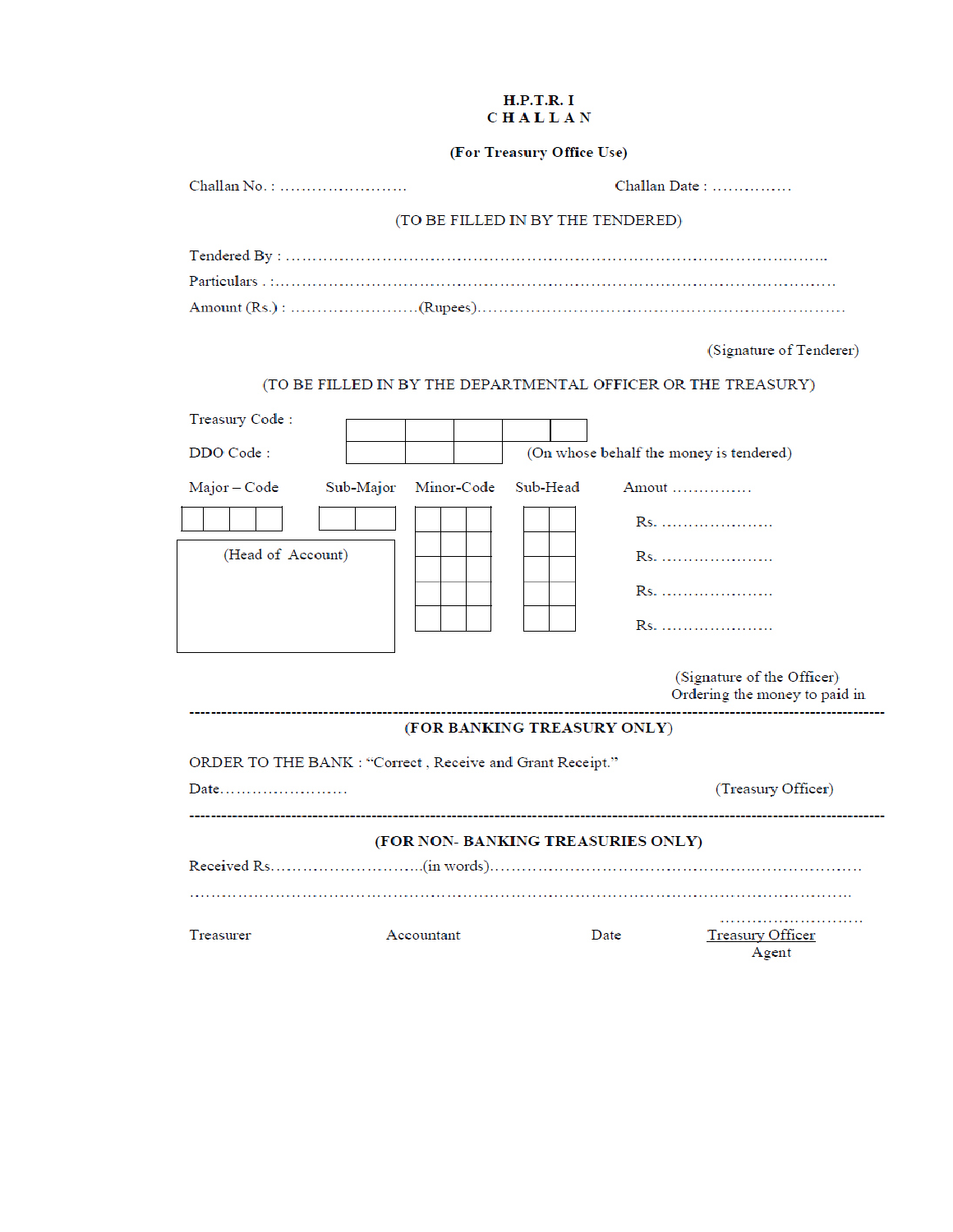# **Annexure-I**

 $\hat{\boldsymbol{\theta}}$ 

# प्रार्थना पत्र

| सेवा में, |                     |                                           | उप कृषि निर्देशक/जिला कृषि अधिकारी/सहायक परियोजना अधिकारी,                                                                                                               |
|-----------|---------------------|-------------------------------------------|--------------------------------------------------------------------------------------------------------------------------------------------------------------------------|
|           |                     |                                           |                                                                                                                                                                          |
|           |                     |                                           |                                                                                                                                                                          |
| विषय :    |                     | निमार्ण हेतू प्रार्थना पत्र ।             | डा. वाई. एस. परमार किसान स्वरोजगार  योजना के अर्न्तगत पॉलीहाऊस                                                                                                           |
|           | श्रीमान जी,         |                                           |                                                                                                                                                                          |
|           |                     |                                           |                                                                                                                                                                          |
|           |                     |                                           |                                                                                                                                                                          |
|           |                     |                                           |                                                                                                                                                                          |
|           |                     |                                           |                                                                                                                                                                          |
|           |                     |                                           |                                                                                                                                                                          |
|           |                     |                                           |                                                                                                                                                                          |
|           |                     |                                           | योजना के अर्न्तगत उपलब्ध वितीय सहायता द्वारा पॉली हाऊस {हरित गृह} का निर्माण                                                                                             |
|           |                     |                                           | करना चाहता हूँ । सिंचाई हेतु मेरे पास साधन उपलब्ध है / नहीं है अतः मैं इसके लिए भी<br>आवश्यक सहायता चाहता हूँ ⁄नहीं चाहता हूँ । मैं इस बारे सम्बन्धित विवरण निम्न प्रकार |
|           | से देखा हूँ।        |                                           |                                                                                                                                                                          |
|           |                     |                                           |                                                                                                                                                                          |
| 1.        |                     | प्रार्थी का नाम व पूरा पता                |                                                                                                                                                                          |
|           |                     |                                           |                                                                                                                                                                          |
|           |                     |                                           |                                                                                                                                                                          |
|           |                     |                                           |                                                                                                                                                                          |
|           |                     |                                           |                                                                                                                                                                          |
|           | दूरभाष न०           |                                           |                                                                                                                                                                          |
| 2.        |                     | क्या प्रार्थी अनुसूचित जाति⁄ अनुसूचित     |                                                                                                                                                                          |
|           |                     | जनजाति से सम्बन्ध रखता है हां/ नहीं       |                                                                                                                                                                          |
| 3.        |                     | क्या प्रार्थी गरीबी रेखा के नीचे { बी.पी. |                                                                                                                                                                          |
|           |                     | एल}से सम्बन्ध रखता है हां/ नहीं           |                                                                                                                                                                          |
| 4.        |                     | क़ूल भूमि {किसान पास बुक के अनुसार }      |                                                                                                                                                                          |
|           | क} सिंचित क्षेत्र   |                                           |                                                                                                                                                                          |
|           | ख} असिंचित क्षेत्र  |                                           |                                                                                                                                                                          |
| 5.        | पानी का स्त्रोत     |                                           |                                                                                                                                                                          |
|           |                     | कुल भूमि जहां पॉलीहाऊस का निर्माण किया    |                                                                                                                                                                          |
| 6.        |                     | जाएगा {खसरा न० सहित} जमाबंदी व            |                                                                                                                                                                          |
|           | तरतीमा संलग्न करें। |                                           |                                                                                                                                                                          |
|           |                     |                                           |                                                                                                                                                                          |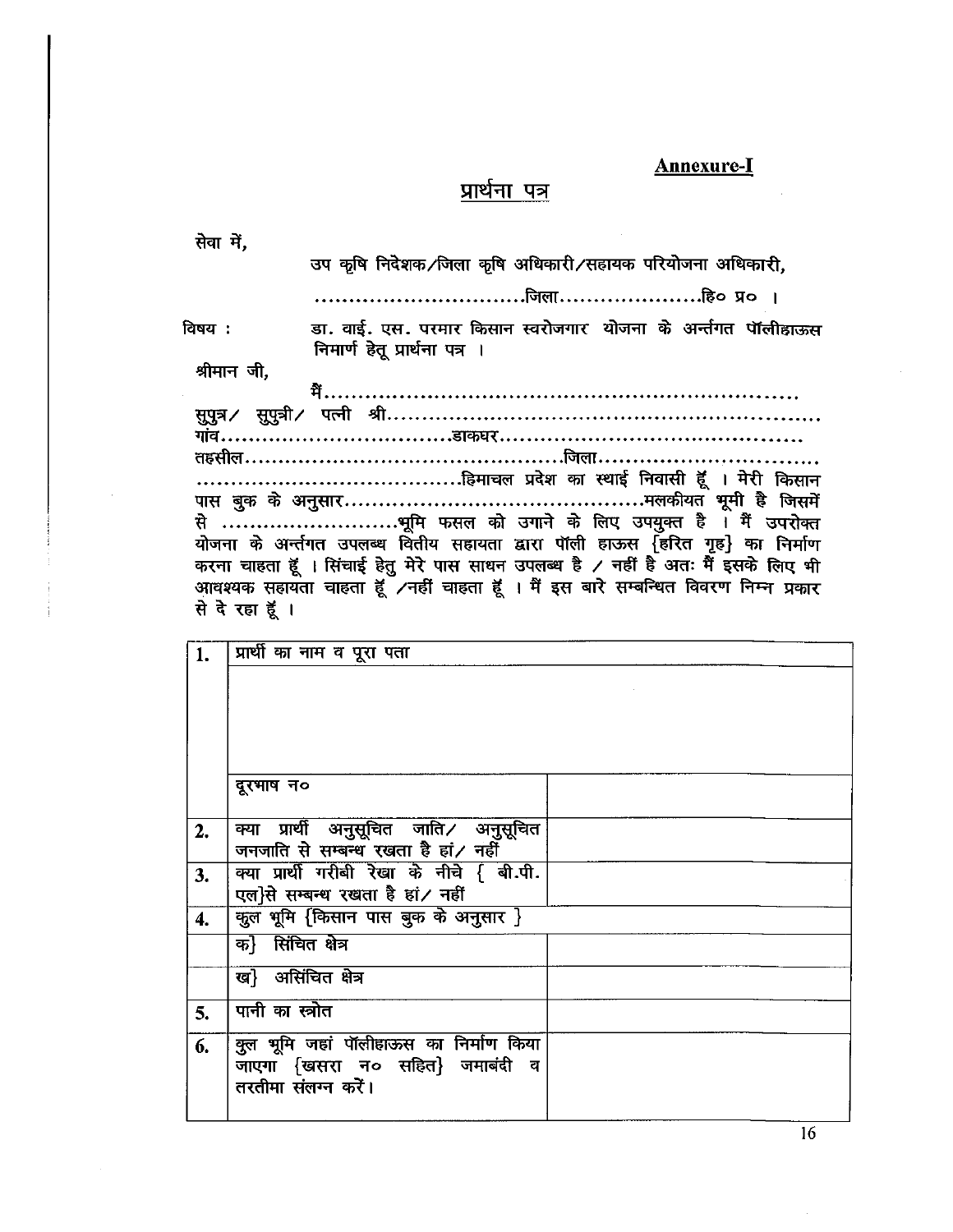| 7.  | सरकार द्वारा चलाई गई अन्य स्कीमों के तहत निर्मित पॉलीहाउसों पर प्राप्त वित्तीय<br>सहायता व पॉलीहाउस का साईज / मॉडल का विवरण। |
|-----|------------------------------------------------------------------------------------------------------------------------------|
|     | 1. किसान बागवान समृद्धि योजना                                                                                                |
|     | 2. बागवानी तकनीकी मिशन                                                                                                       |
|     | 3. राष्ट्रीय बागवानी बोर्ड                                                                                                   |
|     | 4. राष्ट्रीय कृषि विकास योजना                                                                                                |
|     | 5. अन्य योजनाएं                                                                                                              |
|     | नोट- प्रत्येक किसान को अधिकतम २००० वर्गमीटर तक सहायता दी जा सकती है यदि<br>उसने पहले किसी भी स्कीम से सहायता न ली हो।        |
| 8.  | योजना के अर्न्तगत निम्न 1,2,3, मदों के बारे में वितीय सहायता हेतू आवेदन, हां / नहीं<br>स्पष्ट करें तथा विवरण।                |
|     | 1. पॉली हाऊस निर्माण हेतु                                                                                                    |
|     | कि} पॉलीहाउस का साईज व मॉडल।                                                                                                 |
|     | {ख} कम्पनी का नाम व पता                                                                                                      |
|     | 2. सूक्ष्म सिंचाई सुविधा हेतु                                                                                                |
|     | {क} टपक सिंचाई (ड्रिप इरिगेशन)                                                                                               |
|     | {ख} कम्पनी का नाम व पता ।                                                                                                    |
|     | 3. पम्प यूनिट के निर्माण अथवा उठाऊ जल योजना के लिए                                                                           |
| 9.  | बैंक से ऋण लेना चाहता हूँ या नहीं । यदि हां तो बैंक का                                                                       |
|     | नाम, पूरा पता                                                                                                                |
| 10. | मैने पॉलीहाउस बारे कम से कम तीन दिन का प्रशिक्षण कृषि<br>विश्वविद्यालय से ले रखा है/ लेना चाहता है।                          |
|     |                                                                                                                              |

मेरे द्वारा ऊपर दी गई सूचना पूर्ण रूप से ठीक है तथा मैं योजना में दिए गए दिशा निर्देश के अनुसार कार्य करने के लिए तैयार हूँ । अतः मैं आपसे अनुरोध करता हूँ कि मुझे कमांक 8 के अर्न्तगत दर्शाये गए मदों हेतू वित्तीय सहायता की स्वीकृति प्रदान की जाये।

मैं यह भी सत्यापित करता हूँ कि उक्त पॉलीहाउस निमार्ण हेतू मैंने किसी अन्य सरकारी विभाग / संस्था के अन्तर्गत चलाई जा रही स्कीम में किसी वित्तीय स्हायता हेतू आवेदन नहीं किया है / वित्तीय सहायता प्राप्त नहीं की है।

### भवदीय,

किसान के हस्ताक्षर....................... पूरा पता................................. टेलीफोन/मोबाईल न०...................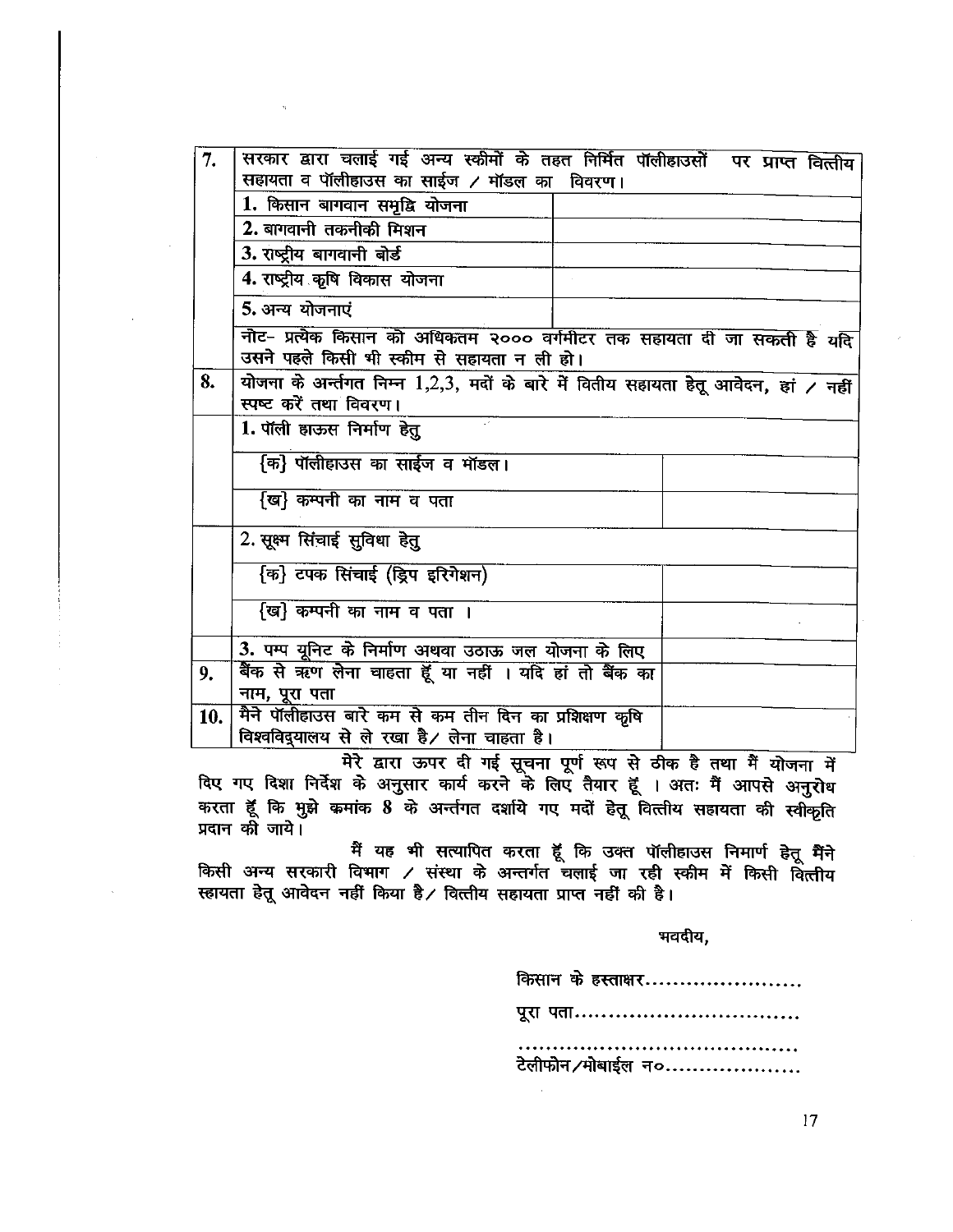#### Annexure-III

Undertaking to be given by the Beneficiary in the shape of affidavit to be attested by the Notary (after receiving the sanction from District Nodal Officer)

--------------------------------------...do hereby undertake the following: 1. That I have received approval for the construction of poly house (.............sqm.), Micro irrigation System (...............sqm.) and for the creation of water resource i.e. lift / pumping unit and I am eligible to receive amounting Rs. to assistance Project the creation of infrastructure mentioned above. 2. That I will provide my own undisputed well leveled land for the construction of poly house with Micro Irrigation System and Water Source, to the firm (from the empanelled list) opted by me. If any dispute arises for the non execution or delay in work then the dispute will be resolved between me and the firm at our own level. 3. I undertake that I will sign an agreement with service provider within 15 days from the receipt of authorization.

4. That I will utilize and maintain the infrastructure created through Project Assistance for a period of minimum five years and in case of any damage to Poly house by the storm, wild animals, Land Slide, Fire etc. or any other calamity, I will repair the poly house at my own cost and the Department or service provider shall not have any liability for that.

- 5. That I will use the poly house for raising vegetable crop mainly.
- 6. That I have not availed any assistance for the creation of same infrastructure as approved as per Sr. No. 1 above. In case assistance availed give details.

7. That the content of my application submitted to the Agriculture Department for sanction of Project Assistance under Dr. Y. S. Parmar Kisan Swarozgar Yojna are correct and no part of it is wrong and nothing has been concealed there from.

8. That I will pay beneficiary share (15%) for the installation of infrastructure (Poly house or Micro Irrigation or both) at the time of signing of agreement to SMS (Agri.) in the shape of Bank draft prepared in favour of service provider against sanctioned amount of these components which have been approved Agriculture / District Agriculture Officer / Assistant Project Officer ) as per terms and conditions laid down for the operationalization of the scheme.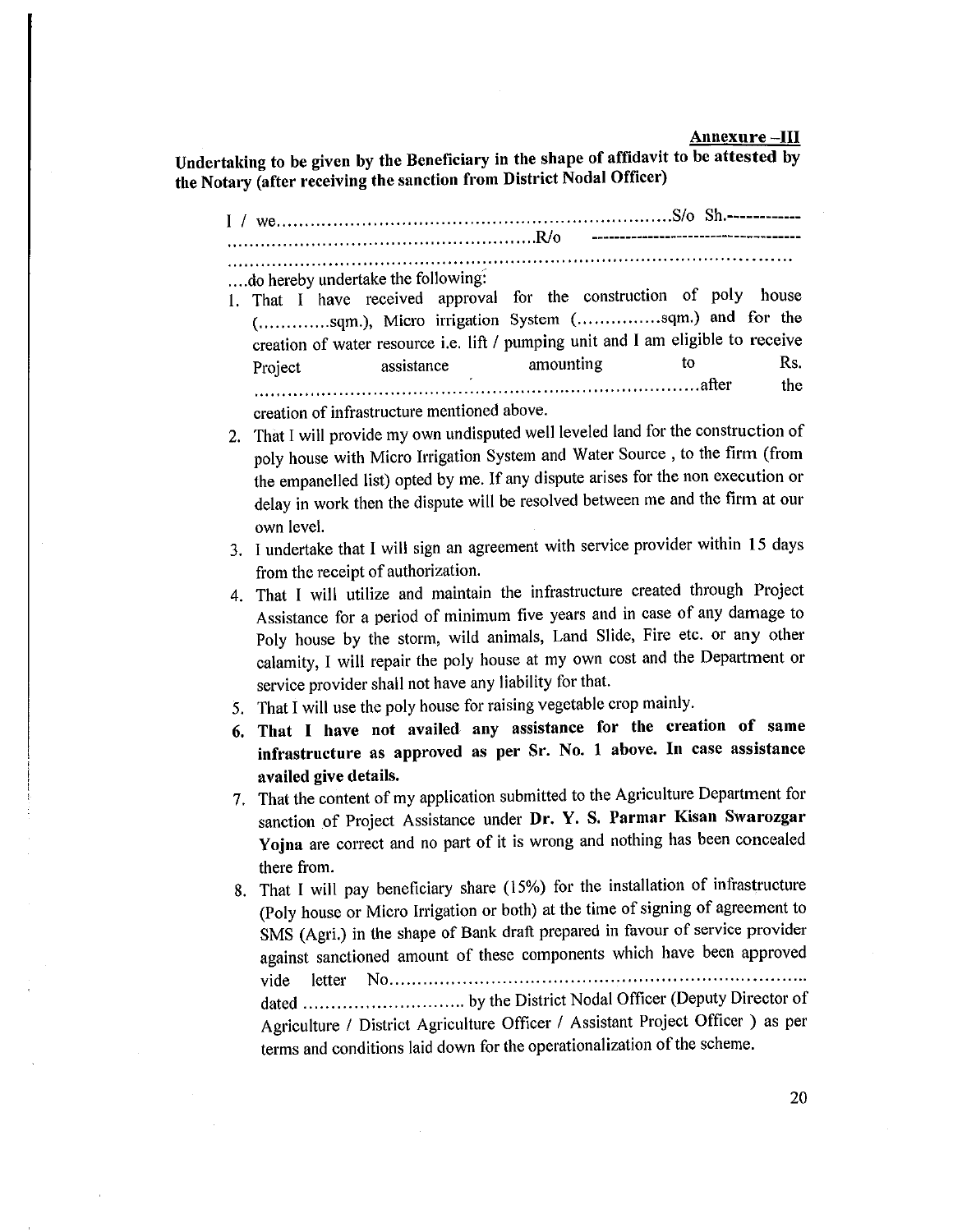- 9. That I will provide well leveled field / site for the construction of this infrastructure at my own cost before signing of the agreement.
- 10. That I will bear the carriage charges of construction material from the pucca or katchha road head to the site.
- 11. That I will make arrangement for electricity and water etc at the site.
- 12. That I will facilitate for making stay arrangements of the workers during construction period.
- 13. That I will bear the expenditure for extra features and optional items.

I, further undertake that in the event of departure from the above i.e. Sr. No. 1 to 12, I shall be liable to refund the whole or part of the project Assistance as the case be to the Project Sanctioning Authority i.e. District Nodal Officer, District ......................, Himachal Pradesh.

#### Deponent

### Verification

I, the above named deponent do hereby solemnly admit and verify that the contents of the above affidavit are true and correct and no part of it is false and nothing material has been concealed there from.

#### Deponent

Note:- To be attested by Notary

21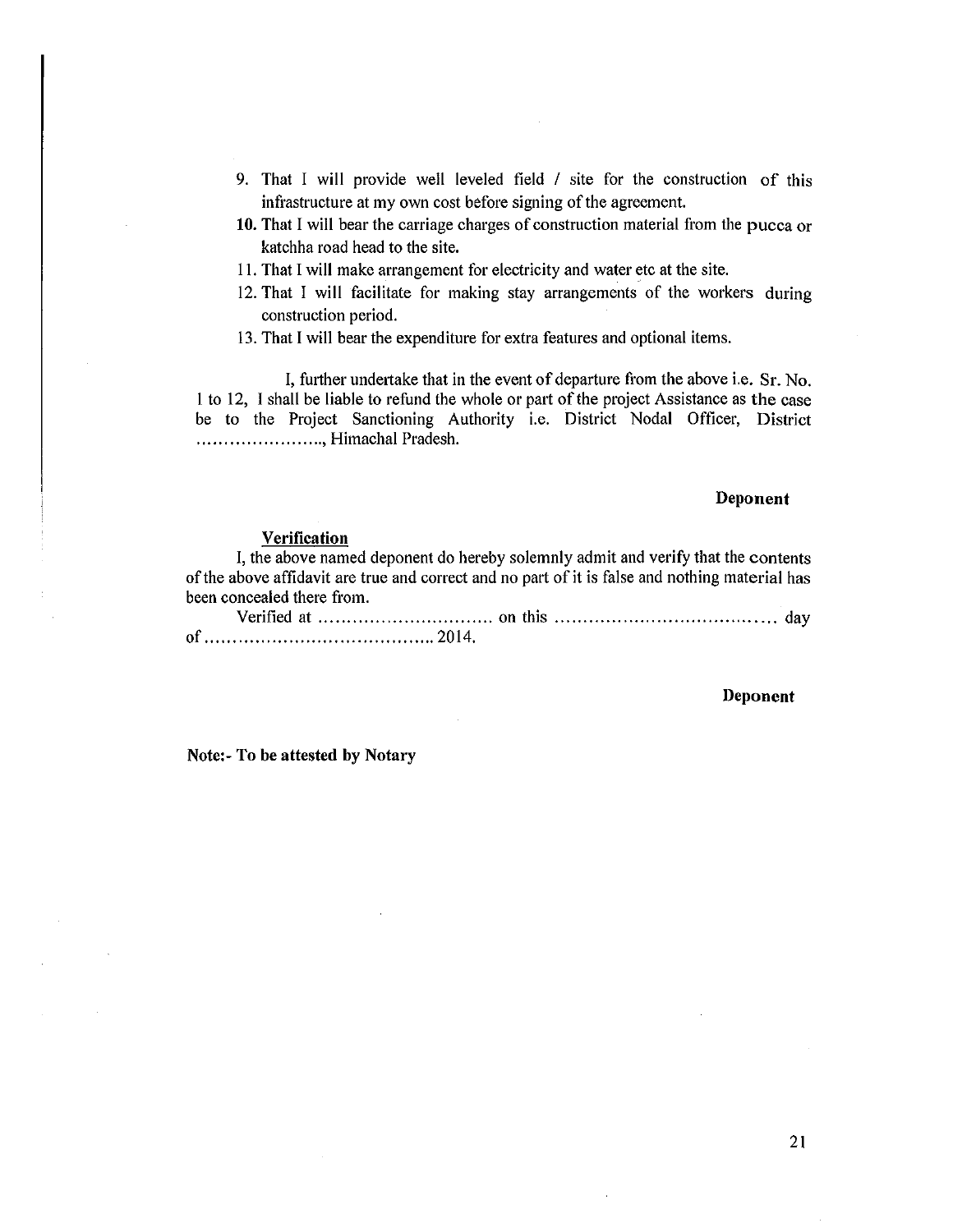Annexure-V

# AGREEMENT BETWEEN THE FARMER AND EMPANELLED FIRM / COMPANY (SERVICE PROVIDER) FOR THE CONSTRUCTION OF POLY HOUSES AND INSTALLATION OF MICRO IRRIGATION SYSTEM (On judicial paper to be attested by Notary)

first party) and called the service provider. He can be a proprietor of the firm/company or authorized representative duly authorized by the firm or company to sign and enter into as agreement. The Parties hereby agreed to undertake the following:

- 1. The farmer or first party will provide his own legally occupied and undisputed land for the construction of poly houses and no part of poly houses will be constructed on unauthorized/disputed land. If any portion of the land where poly house found to be constructed on other than individual land then the first party will be responsible for this.
- 2. The farmers or first party will provide well leveled land to the firm / company for the construction of poly house and also provide water source for the installation and operationalization of micro irrigation system preferably within 20 meter radius of the constructed poly house. The first party will bear the head load carriage from Katchha / pucca road head to the actual site of poly house.
- 3. The first party will select the model and design of poly house of his choice from the approved models and designs and will provide cheque /draft to the SMS (Agri.) equal to 15 % of the cost as beneficiary share at the time of signing of agreement which will be passed on to the service provider after the material is dumped at site and work started.
- 4. The first party will get the infrastructure installed from second party of total cost of construction of poly house / poly houses and MI system or any one component as per status of empanelment of the company in accordance with the approved model, design, specification and rate.
- 5. The farmer or first party has voluntarily opted the second party (i.e. empanelled firm) for the construction of poly house. If any dispute arises for the non execution or delay in construction of poly house work then the dispute will be resolved between the first and second party themselves.
- 6. The second party empanelled by the Department will arrange specified construction material and will execute the work to the best satisfaction of first party within 90 days from the date of signing of the agreement.
- 7. The second party will get the construction material inspected by the PIA or his authorized representative.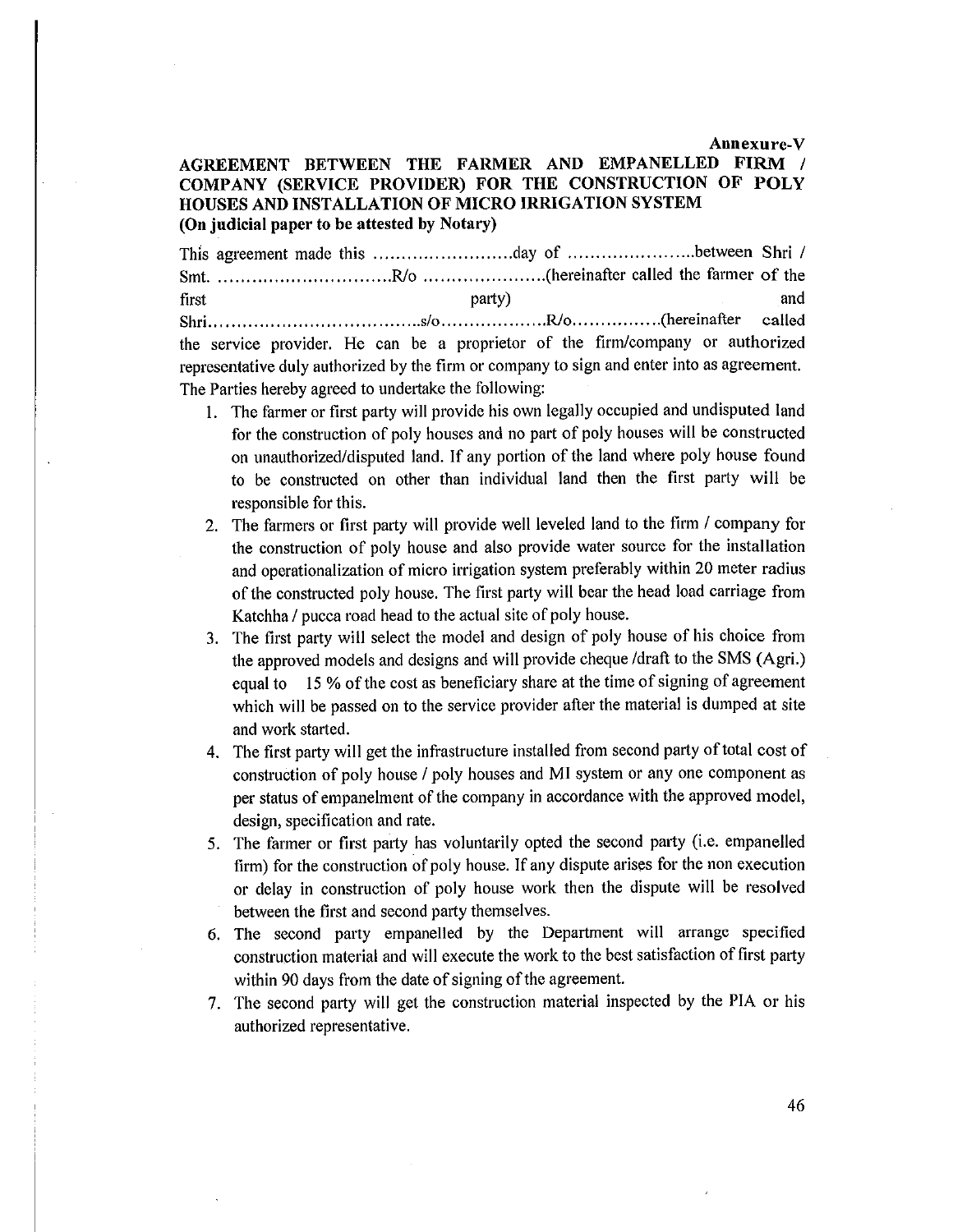- 8. As provided in the clause (7) of the Arbitration and Reconciliation Act 1966, both parties agreed to resolve the dispute which may arise between the beneficiary and the service provider, through the Arbitrator to be appointed by the Government.
- 9. In case of default/deviation from the agreed terms and conditions, the parties concerned will be liable for the following:
	- a) Loss accrued to the first party by non construction of Poly house structure/ installation of Micro- irrigation system within specified time, second party will be liable to refund the entire beneficiary share with 20% interest from the date of deposit of this amount. In case there is any construction defect or non specified construction material is used, then second party would remove the defect and replace the material at his own cost within 30 days after pointing out the defects.
	- b) First party shall have to sign an agreement with the service provider of his choice within 15 days from the receipt of sanction from DNO.

c) The execution of civil works will be decided mutually by both the parties.

and the said whereof witness In agreement on the day year first hereinabove written.

Signature

Farmer (First Party)

| Witness |  |
|---------|--|
|         |  |

aaskal.

Company (Service provider)  $(2<sup>nd</sup> Party)$